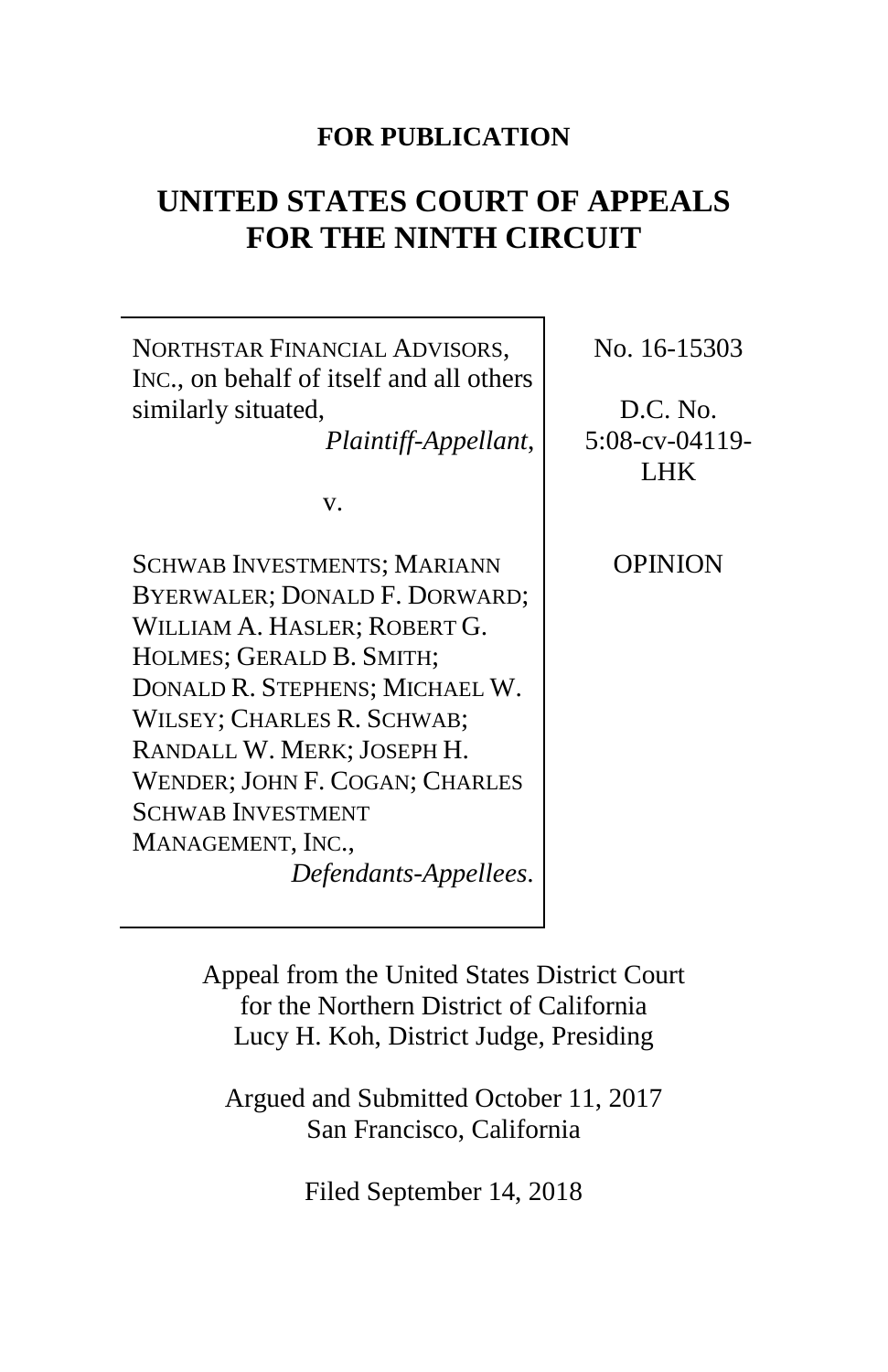Before: Sidney R. Thomas, Chief Judge, and Milan D. Smith, Jr. and Kathleen M. O'Malley, **[\\*](#page-1-0)** Circuit Judges.

> Opinion by Judge O'Malley; Partial Concurrence and Partial Dissent by Chief Judge Thomas

### **SUMMARY[\\*\\*](#page-1-1)**

### **Securities**

The panel (1) affirmed the district court's dismissal of class claims brought under state law as precluded by the Securities Litigation Uniform Standards Act and (2) reversed the dismissal with prejudice and remanded to give plaintiff the opportunity to amend its complaint.

The panel held that SLUSA bars a plaintiff class from bringing (1) a covered class action (2) based on state law claims (3) alleging that the defendants made a misrepresentation or omission or employed any manipulative or deceptive device (4) in connection with the purchase or sale of (5) a covered security. The central question is whether the complaint describes conduct by the defendant that would be actionable under the 1933 or 1934 Securities Acts. The court must determine whether (1) the

<span id="page-1-0"></span>**<sup>\*</sup>** The Honorable Kathleen M. O'Malley, United States Circuit Judge for the U.S. Court of Appeals for the Federal Circuit, sitting by designation.

<span id="page-1-1"></span>**<sup>\*\*</sup>** This summary constitutes no part of the opinion of the court. It has been prepared by court staff for the convenience of the reader.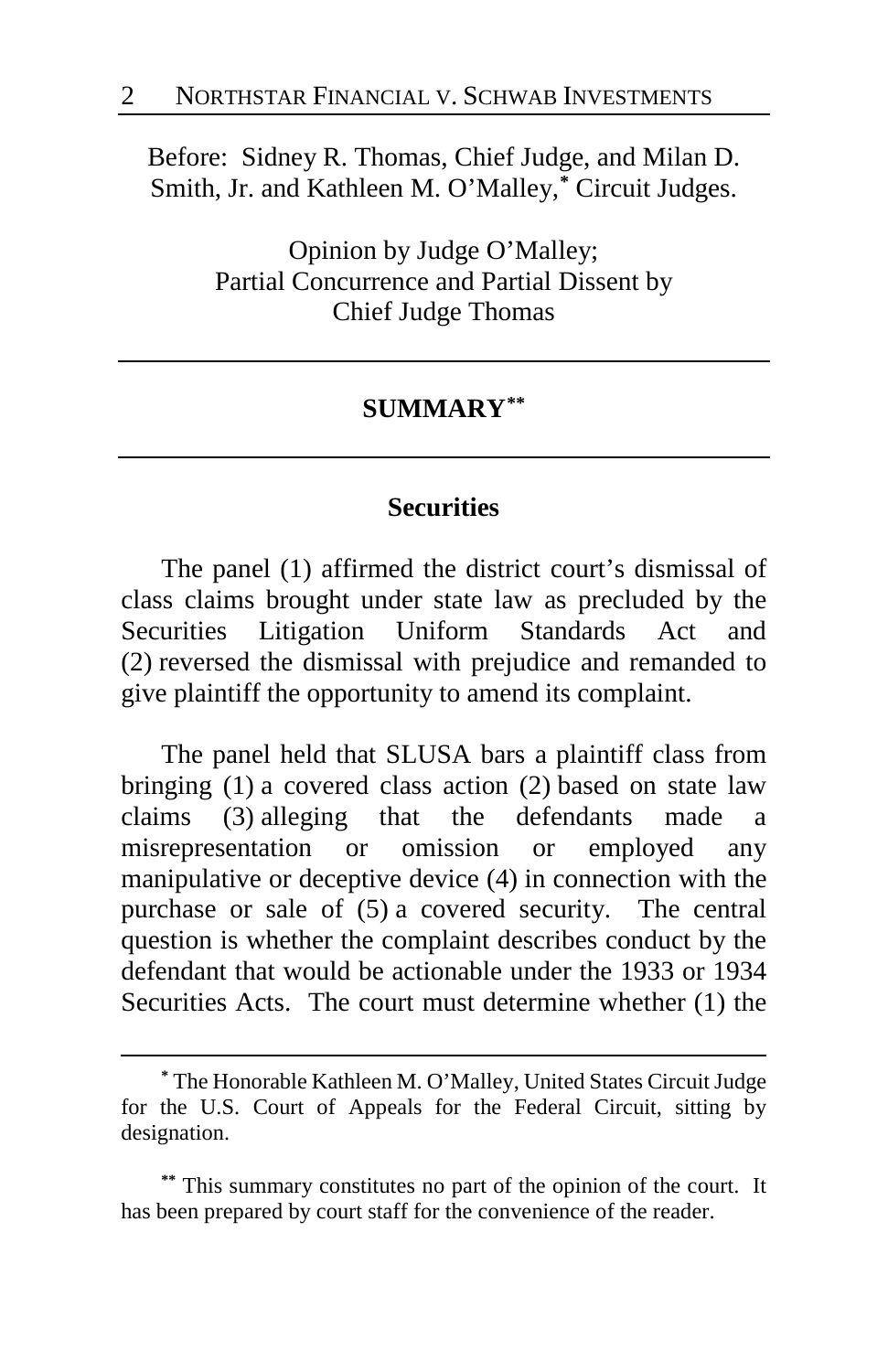complaint's description of a defendant's conduct involves conduct specified in SLUSA, and (2) the alleged conduct will be part of the proofs in support of the state cause of action. While a defendant's conduct need not be an element of the state cause of action, the conduct still must be a fact on which the proof of that state cause of action depends.

The complaint made allegations about the Schwab Total Bond Market Fund. In 1997, shareholders approved proposals requiring the Fund managers to seek to track a bond index and to invest no more than 25% of the Fund's total assets in any one industry. During the "Pre-Breach Period," the Fund's investments performed in a manner substantially consistent with the index. During the subsequent "Breach Period," the Fund deviated from its fundamental investment policies.

The panel held that the Pre-Breach class claims depended on allegations of misrepresentations or omissions and were therefore barred by SLUSA. It was this conduct to which plaintiff would point to prove its breach of contract and breach of fiduciary duty claims. The panel held that Breach class's claims similarly depended on allegations of misrepresentations and were barred by SLUSA.

The panel concluded that neither the Pre-Breach nor the Breach class claims were saved by the Delaware carve-out, which provides that class claims that would otherwise be barred by SLUSA are not subject to dismissal if (1) they are based upon the statutory or common law of the state in which the issuer of the securities is organized, and (2) they constitute "permissible actions" defined by SLUSA. The panel concluded that the claims were based on the law of Massachusetts, the state in which defendant was organized, but the claims were not "permissible actions."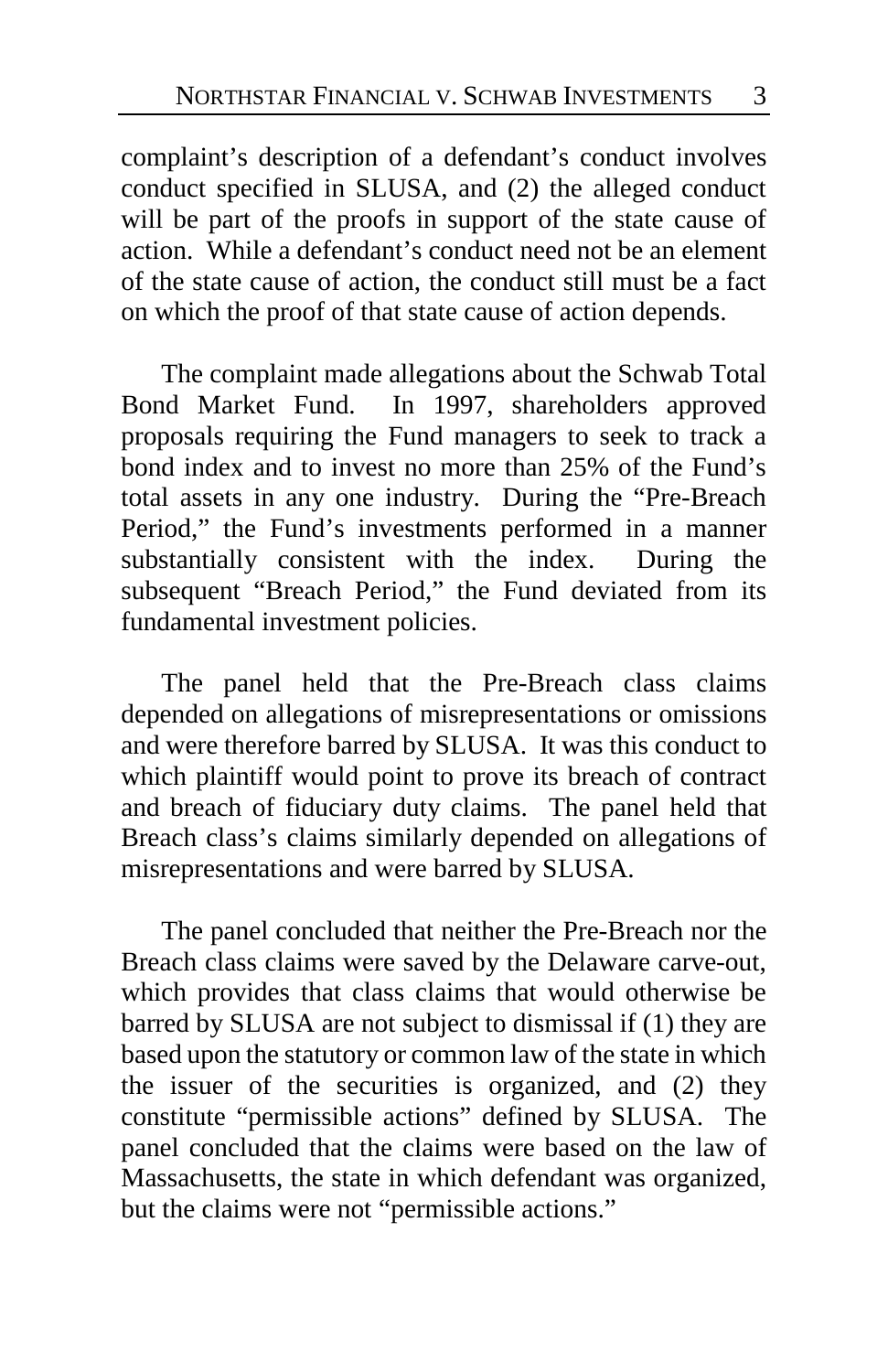The panel affirmed the district court's dismissal of all of the class claims, but it held that the district court erred in dismissing the claims with prejudice. The panel remanded to give plaintiff the opportunity to amend its complaint.

Concurring in part and dissenting in part, Chief Judge Thomas wrote that he dissented from the portion of the opinion addressing the Pre-Breach claims. He wrote that those claims fell comfortably within the category of state law claims outside the ambit of SLUSA because proving them would not require proof of a misrepresentation or omission of material fact.

# **COUNSEL**

Robert C. Finkel (argued), Wolf Popper LLP, New York, New York; Joseph J. Tabacco Jr. and Christopher T. Heffelfinger, Berman DeValerio, San Francisco, California; Marc J. Gross, Greenbaum Rowe Smith & Davis LLP, Roseland, New Jersey; for Plaintiff-Appellant.

Matthew L. Larrabee (argued), Joshua D.N. Hess, and Brian C. Raphel, Dechert LLP, San Francisco, California; Richard A. Schirtzer, Karin A. Kramer, and Arthur M. Roberts, Quinn Emanuel Urquhart & Sullivan LLP, San Francisco, California; for Defendants-Appellees.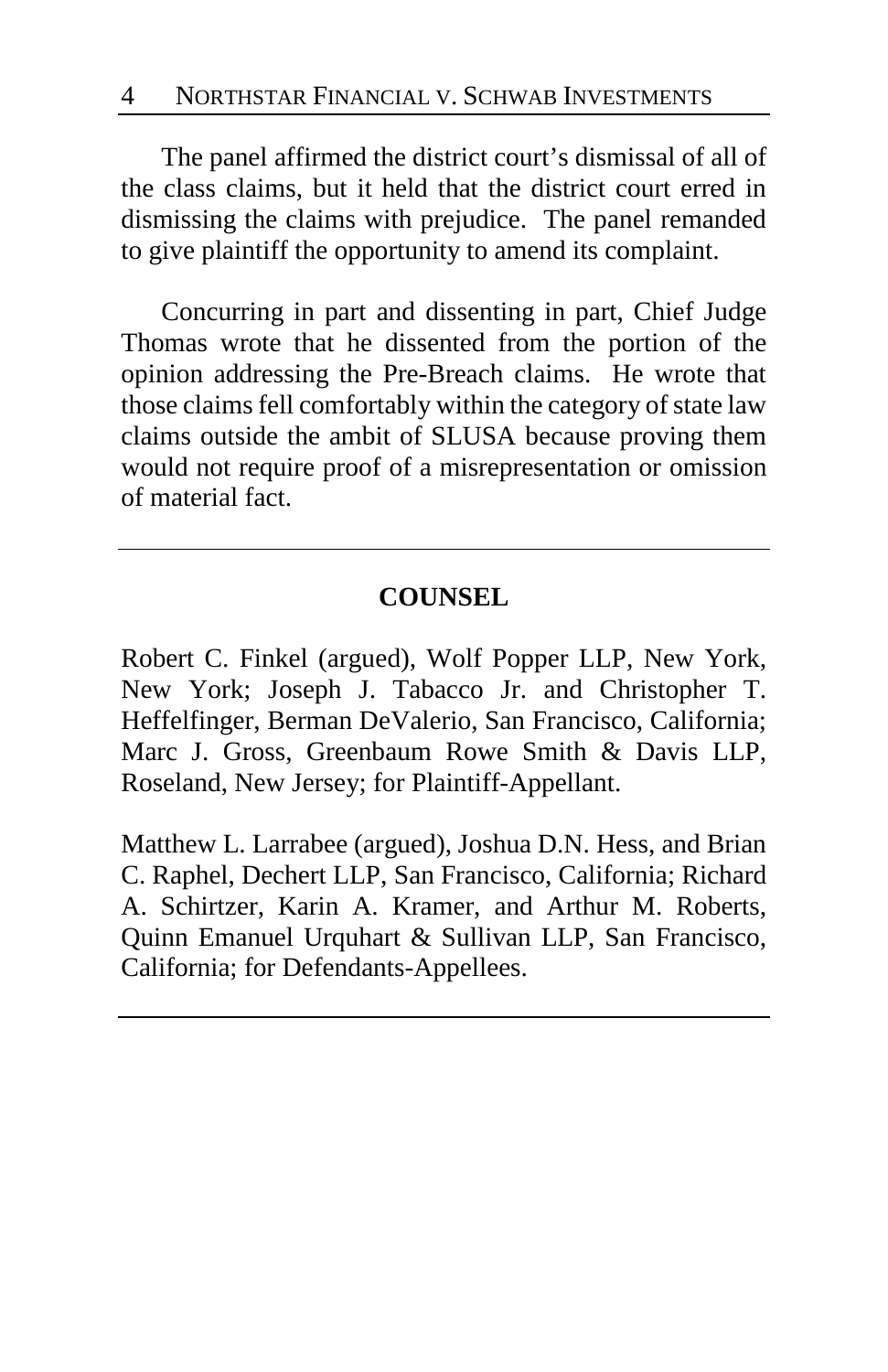### **OPINION**

O'MALLEY, Circuit Judge:

 $\overline{a}$ 

In this appeal, we consider whether the Securities Litigation Uniform Standards Act ("SLUSA") precludes class claims brought under state law by Northstar Financial Advisors, Inc. ("Northstar") against Schwab Investments, Charles Schwab Investment Management, Inc., and the trustees of the Schwab Trust (collectively, "defendants"). We conclude that SLUSA precludes all of Northstar's claims, and that the district court therefore correctly dismissed them. The district court erred, however, in dismissing the claims with prejudice. We therefore affirm in part, reverse in part, and remand.**[1](#page-4-0)**

### I

### A

Northstar is a registered investment advisory and financial planning firm that manages accounts on behalf of investors. During the relevant time period, Northstar traded through Charles Schwab's Institutional Advisor Platform, where it purchased shares in the Schwab Total Bond Market Fund ("Fund") for its clients. The Schwab Trust ("Trust") is a Massachusetts Business Trust having assets held by a group of trustees ("Trustees") who manage and supervise the

<span id="page-4-0"></span>**<sup>1</sup>** The Supreme Court recently addressed SLUSA in its *Cyan, Inc. v. Beaver County Employees Retirement Fund*, 138 S. Ct. 1061 (2018), decision. There, the Court held that SLUSA does not strip state courts of jurisdiction to adjudicate class actions alleging violations of the 1933 Securities Act, and does not authorize removing such actions from state to federal court. Nothing in *Cyan* is inconsistent with our conclusions here.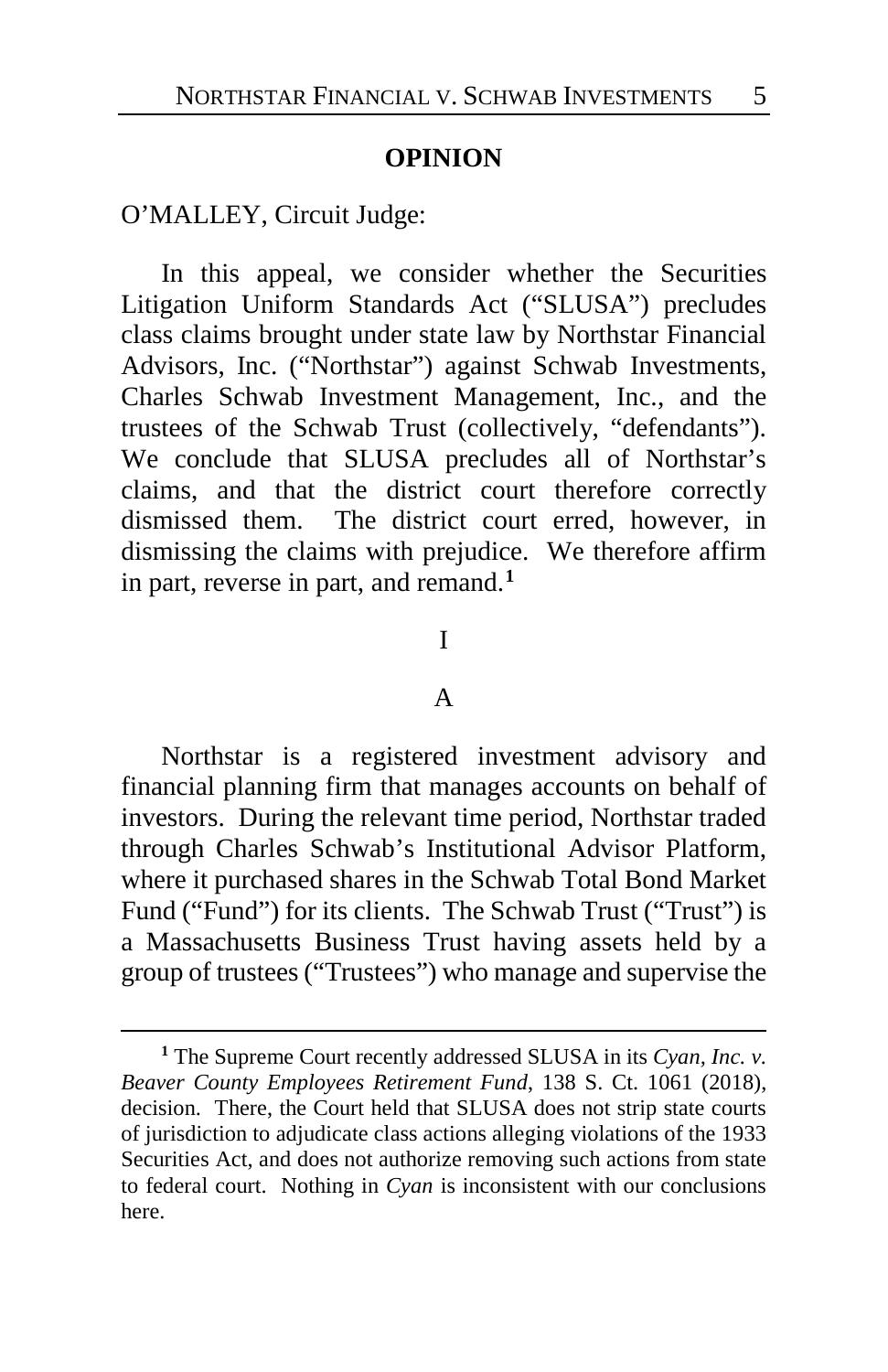Fund's operations for the benefit of its shareholders, the Trust's beneficiaries. Charles Schwab Investment Management, Inc. ("Schwab Advisor"), an investment advisory firm affiliated with the Trust, has acted as the manager of, and investment advisor to, the Trust in accordance with a June 1994 Investment Advisory Agreement ("IAA"). The Schwab Advisor oversees the dayto-day operations of the Fund, including selection of investments.

Northstar's core allegations have remained the same across its five complaints. In a July 1997 Proxy Statement ("1997 Proxy Statement"), the Trustees sought a shareholder vote on two proposals relevant to this appeal. Proposal No. 2 would amend the Fund's fundamental investment objective to track the investment results of the Lehman Brothers Aggregate Bond Index ("Index"). Proposal No. 3 would change the Fund's "fundamental investment policies and investment restrictions" regarding the concentration of investments to incorporate the SEC's interpretation of "concentration" from the Investment Company Act of 1940 ("ICA"), which was and is 25% of the available assets in a fund. A majority of Fund shareholders voted to approve the proposals. As a result, the Trust was obligated to "seek to track" the Index and to invest no more than 25% of the Fund's total assets in any one industry.

From August 1997 through August 2007—which Northstar refers to as the "Pre-Breach period"—the Fund's investments performed in a manner substantially consistent with the Index. During this period, the Fund continuously offered its shares to the public pursuant to annual prospectuses, which affirmed to potential and current shareholders that the Trust was following the fundamental investment objectives set forth in the 1997 Proxy Statement.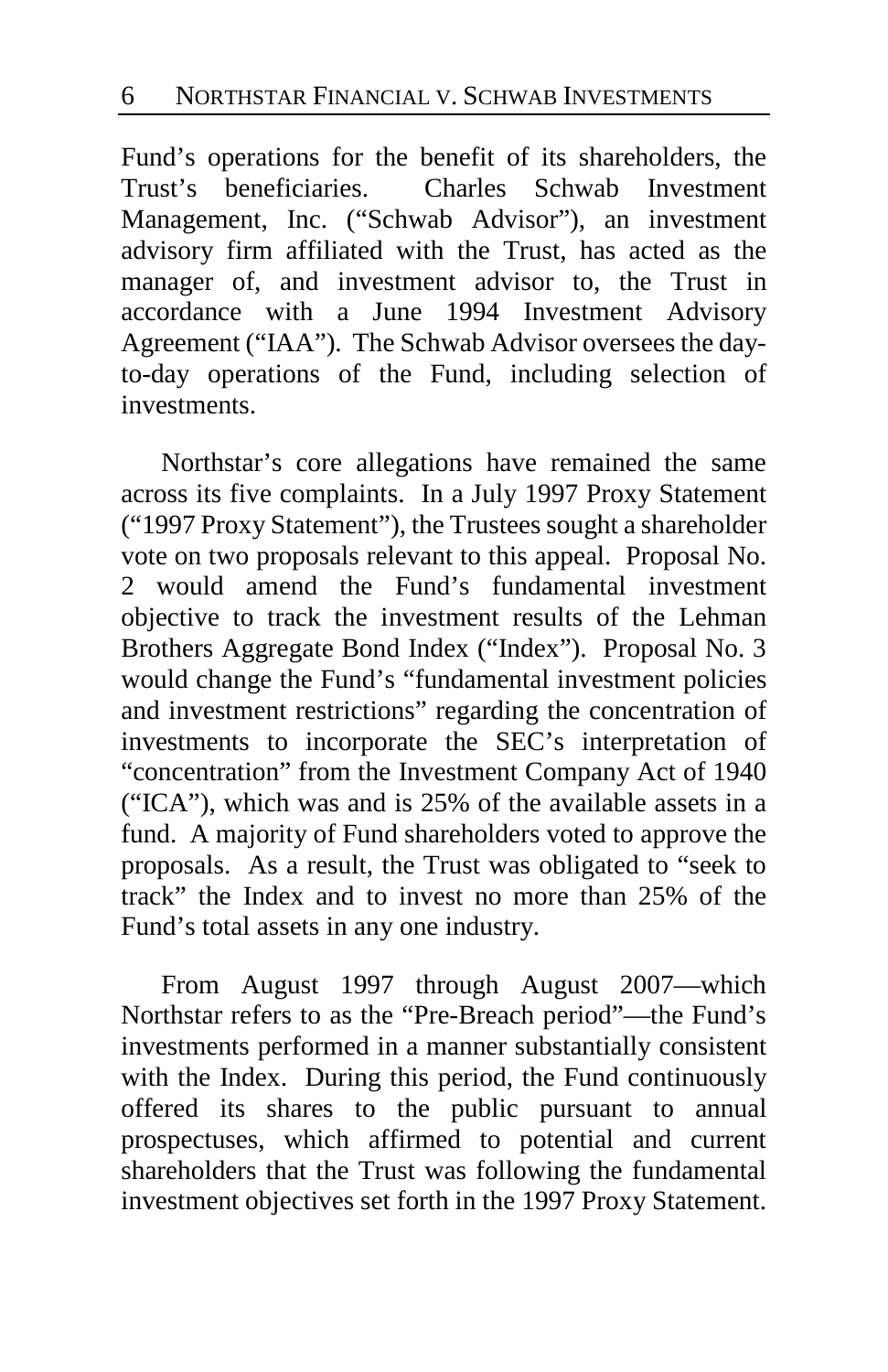From August 2007 until February 2009—which Northstar refers to as the "Breach period"—the Trust continued to represent in Fund prospectuses and other public filings that the Fund would be managed conservatively and passively, and would be invested in the same securities as the Index, pursuant to its fundamental investment objective. In or about September 2007, however, the Trust caused the Fund to deviate from its fundamental investment policies by investing in collateralized mortgage obligations that were not part of the Index, and by concentrating more than 25% of the Fund's total assets in mortgage-backed securities and collateralized mortgage obligations. The Fund deviated from its fundamental investment policies until about the end of February 2009. Fund shareholders suffered financial injury due to the Fund's deviation, as the Fund underperformed the Index during this time.

### B

This case has a lengthy procedural history that includes the dismissal of successive amended complaints for failures to state claims. In June 2015, Northstar filed its Fourth Amended Complaint. In that complaint, Northstar asserted claims on behalf of Fund shareholders who purchased shares during the Breach period ("Breach class"), as well as those who purchased shares during the Pre-Breach period but held them during the Breach period ("Pre-Breach class"). The complaint alleges fourteen causes of action: seven pertaining to the Pre-Breach class, and seven pertaining to the Breach class. With respect to each class, Northstar alleged breach of fiduciary duties against both the Trust and the Trustees; breach of fiduciary duty against the Schwab Advisor; aiding and abetting breach of fiduciary duty against the Trustees and the Schwab Advisor; breach of contract as third-party beneficiary to the IAA against the Schwab Advisor; breach of contract against the Trust; and breach of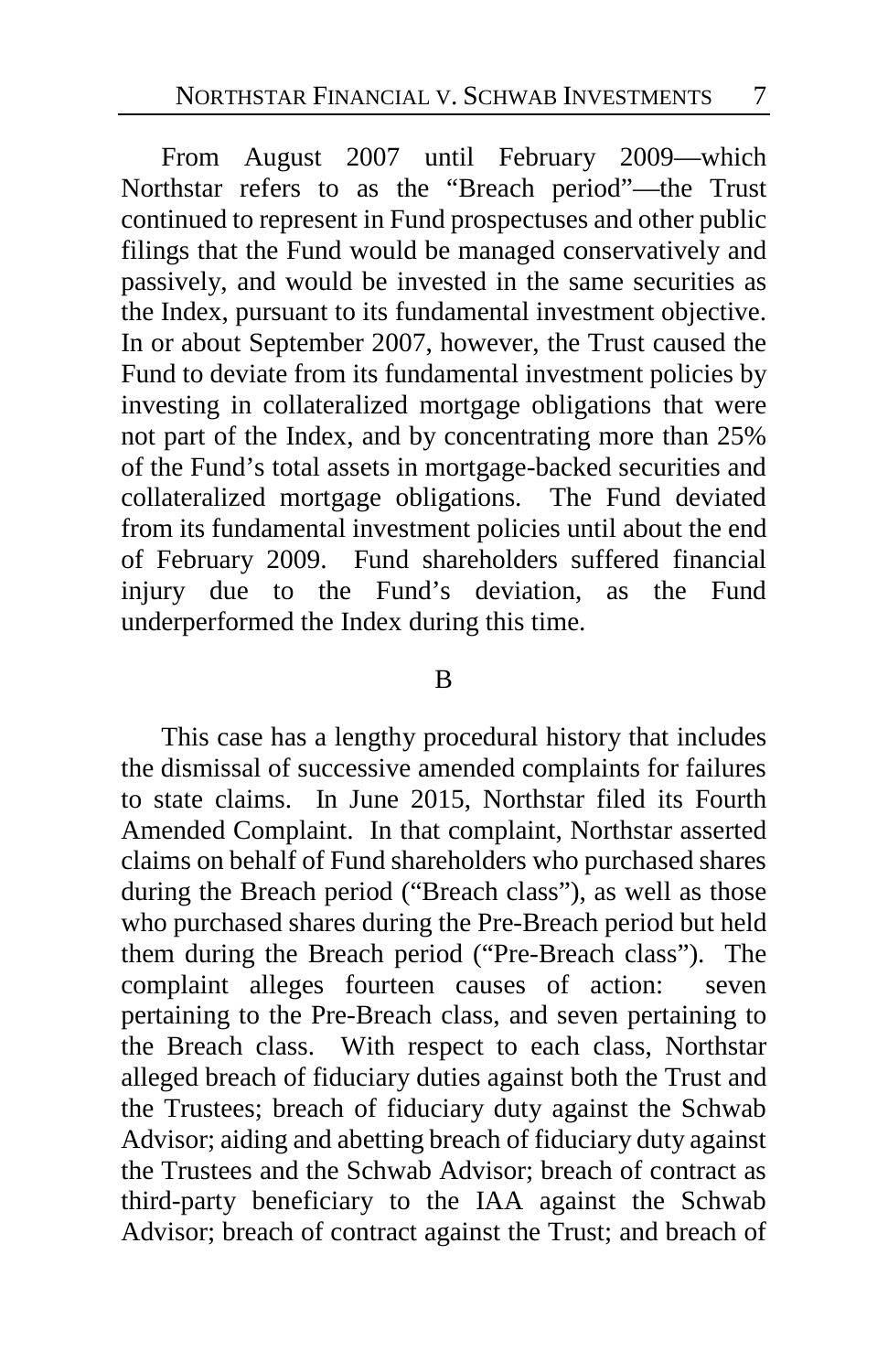the covenant of good faith and fair dealing against the Schwab Advisor and the Trustees. Northstar alleged that its claims, if barred by SLUSA, are nonetheless preserved by the "Delaware carve-out."

The district court granted in part and denied in part the defendants' motion to dismiss. *Northstar Fin. Advisors Inc. v. Schwab Invs.*, 135 F. Supp. 3d 1059 (N.D. Cal. 2015). In particular, the court granted the motion to dismiss, with prejudice, Northstar's claims for breach of contract and breach of the covenant of good faith and fair dealing, concluding that SLUSA barred those claims and that they did not fall within the Delaware carve-out. The district court also granted the motion to dismiss, with prejudice, Northstar's breach of fiduciary duty claims "insofar as these claims pertain to an alleged breach of fiduciary duty by the Trust." *Id.* at 1089. The district court reasoned that any such duties were owed by the Trustees, rather than by the Trust itself. The district court further granted the motion to dismiss, with prejudice, Northstar's third-party beneficiary claims, breach of contract claims, and breach of the covenant of good faith and fair dealing claims, concluding that SLUSA also barred those claims and that they did not fall within the Delaware carve-out. *Id.* at 1080–89.

The district court denied the motion to dismiss the remaining claims, however, which alleged breaches of fiduciary duties by the Trustees and the Schwab Advisor, and aiding and abetting such breaches. *Id.* at 1077–80. The district court reasoned that the defendants could not assert a SLUSA defense to these claims in a Rule 12(b)(6) motion, but that they could raise such a defense by filing a motion for judgment on the pleadings. *Id.* at 1071. The defendants subsequently moved for judgment on the pleadings, arguing that the breach of fiduciary duty and aiding and abetting claims were barred by SLUSA, and the district court granted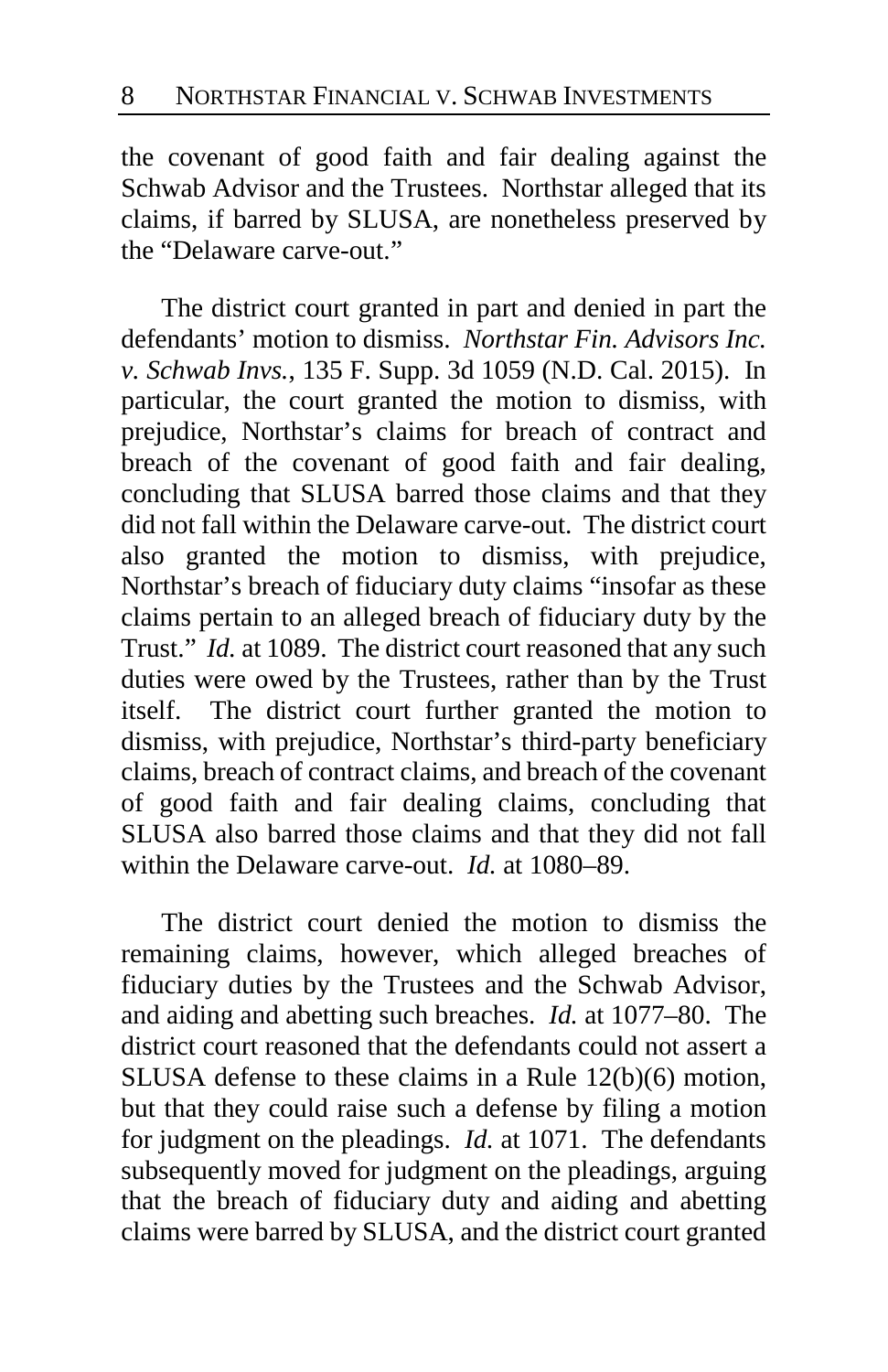the motion. *Northstar Fin. Advisors Inc. v. Schwab Invs.*, No. 08-CV-04119-LHK, 2016 WL 706018 (N.D. Cal. Feb. 23, 2016). This appeal timely followed.

#### II

### A

We review *de novo* a district court's order granting a motion to dismiss, *Proctor v. Vishay Intertechnology Inc.*, 584 F.3d 1208, 1218 (9th Cir. 2009), as well as a grant of a motion for judgment on the pleadings, *Harris v. Cty. of Orange*, 682 F.3d 1126, 1131 (9th Cir. 2012). In evaluating Northstar's claims, we "accept factual allegations in the complaint as true and construe the pleadings in the light most favorable to the nonmoving party." *Manzarek v. St. Paul Fire & Marine Ins. Co.*, 519 F.3d 1025, 1031 (9th Cir. 2008).

#### B

SLUSA was enacted to stem the shift of class-action securities lawsuits from federal courts to state courts after passage of the Private Securities Litigation Reform Act of 1995 ("PSLRA"). *Merrill Lynch, Pierce, Fenner & Smith Inc. v. Dabit*, 547 U.S. 71, 82 (2006). In order to avoid PSLRA's heightened pleading requirements for class-action securities lawsuits, plaintiffs began asserting what were essentially federal securities law claims as state law causes of action in state courts. *Id.* Congress sought to end this practice by enacting SLUSA.

SLUSA bars a plaintiff class from bringing (1) a covered class action (2) based on state law claims (3) alleging that the defendants made a misrepresentation or omission or employed any manipulative or deceptive device (4) in connection with the purchase or sale of (5) a covered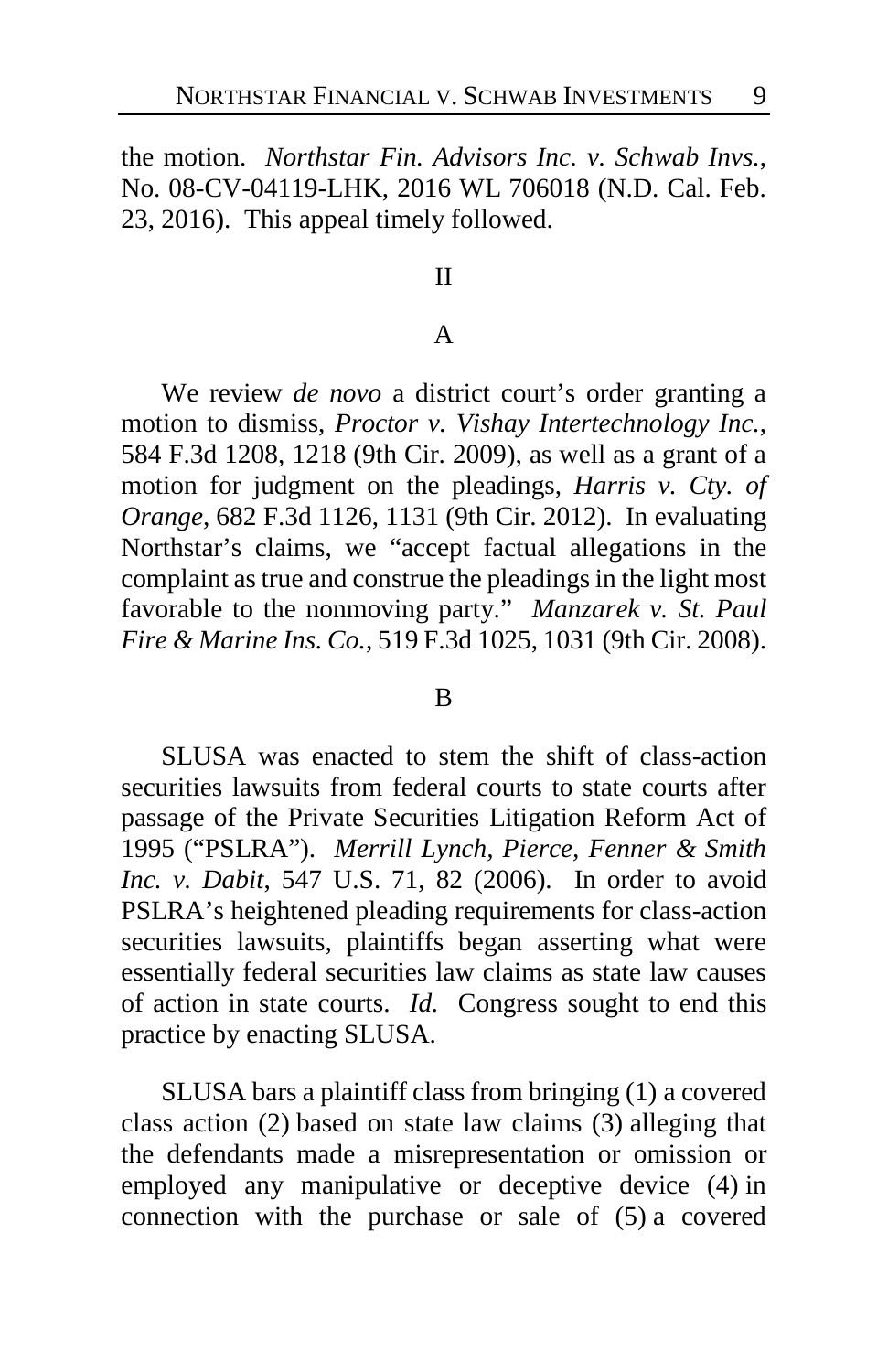security. *Freeman Invs., L.P. v. Pac. Life Ins. Co.*, 704 F.3d 1110, 1114–15 (9th Cir. 2013). Here, the only element at issue is whether the plaintiff class alleged that the defendants made a misrepresentation or omission.

Several basic principles about SLUSA govern our analysis of Northstar's claims. First, the Supreme Court has made clear that SLUSA's requirement that fraudulent statements be made in connection with the purchase or sale of a covered security must be construed broadly. *See Dabit*, 547 U.S. at 86. As the Court explained:

> The presumption that Congress envisioned a broad construction follows not only from ordinary principles of statutory construction but also from the particular concerns that culminated in SLUSA's enactment. A narrow reading of the statute would undercut the effectiveness of the 1995 Reform Act and thus run contrary to SLUSA's stated purpose, viz., "to prevent certain State private securities class action lawsuits alleging fraud from being used to frustrate the objectives" of the 1995 Act.

*Id.* (quoting Securities Litigation Uniform Standards Act of 1998, Pub. L. 105-353, § 2(5), 112 Stat. 3227, 3227 (1998) (codified at 15 U.S.C. § 78a note)).

Second, consistent with this first principle, SLUSA precludes "state-law holder class action claims"—i.e., claims predicated on the notion that, even when shares are purchased based on accurate information, a claim under the 1934 Act, Pub. L. 73-291, 48 Stat. 881 (1934) (codified, as amended, at 15 U.S.C. § 78a *et seq.*), may be asserted when the seller fails to advise purchasers of subsequent facts that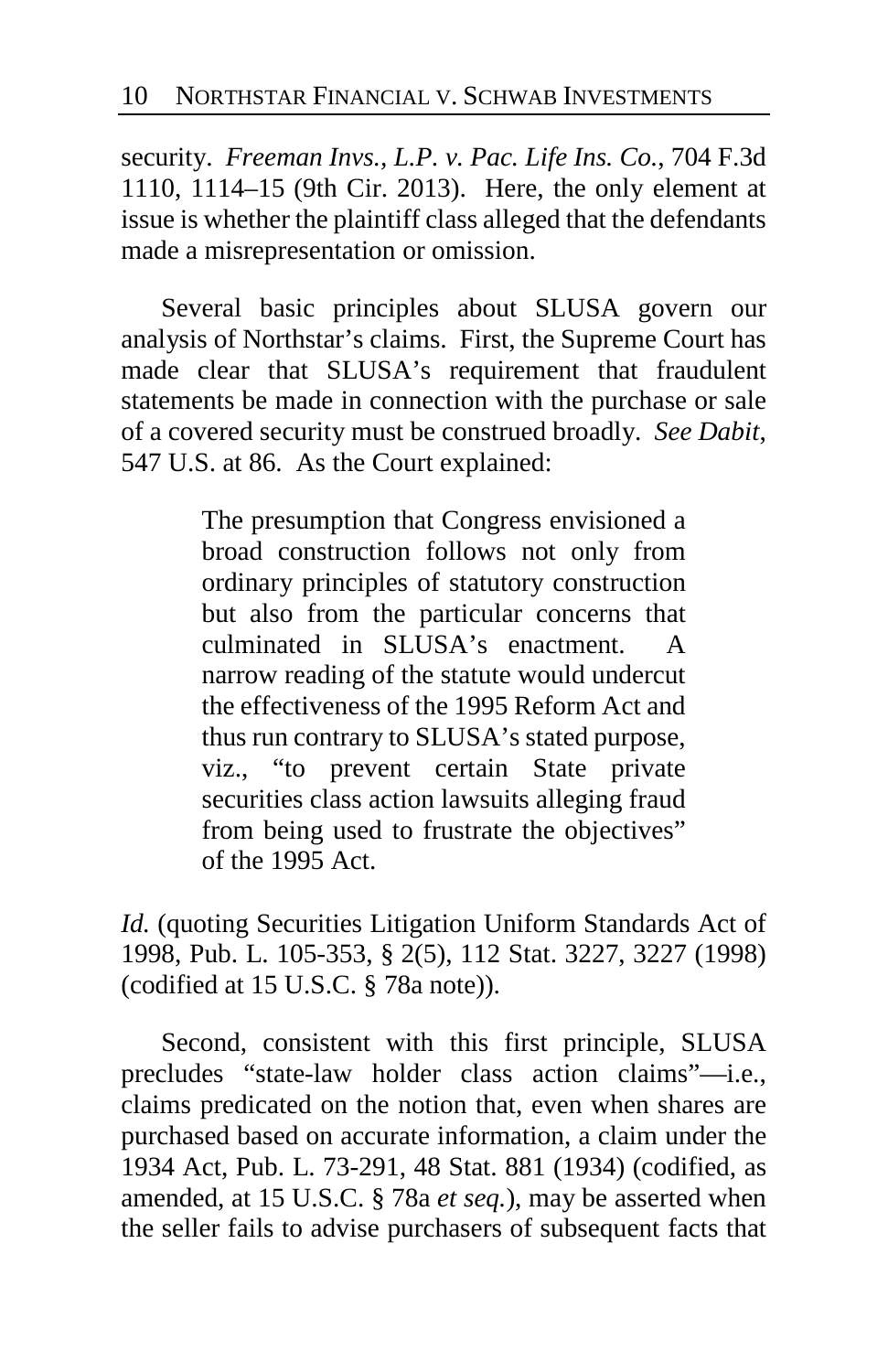affect those shares, and the shares are held in the face of the omission, *see Dabit*, 547 U.S. at 87 ("In concluding that SLUSA pre-empts state-law holder class-action claims of the kind alleged in Dabit's complaint, we do not lose sight of the general 'presum[ption] that Congress does not cavalierly pre-empt state-law causes of action.'" (alteration in original) (quoting *Medtronic, Inc. v. Lohr*, 518 U.S. 470, 485 (1996))).

Third, while the Supreme Court is keenly aware of the fact that statutes purporting to preempt state law causes of action should generally be construed narrowly, it has explained that this general principle carries far less force when construing SLUSA, because SLUSA does not actually preempt any state law cause of action—it simply precludes using a class action as a device to vindicate claims collectively on behalf of fifty or more plaintiffs. *See Dabit*, 547 U.S. at 87.

Fourth, SLUSA's preclusion of a cause of action does not turn on the name or title given to a claim by the plaintiff. It turns instead on the "gravamen or essence of the claim." *Freeman*, 704 F.3d at 1115 ("As our sister circuits have recognized, the statute operates wherever deceptive statements or conduct form the gravamen or essence of the claim."). Courts must "look to the substance of the allegations," so that "plaintiffs cannot avoid preclusion 'through artful pleading that removes the covered words . . . but leaves in the covered concepts.'" *Id.* (alteration in original) (quoting *Segal v. Fifth Third Bank, N.A.*, 581 F.3d 305, 311 (6th Cir. 2009)). "Were it otherwise, SLUSA enforcement would reduce to a formalistic search through the pages of the complaint for magic words—'untrue statement,' 'material omission,' 'manipulative or deceptive device'—and nothing more." *Id.* (quoting *Segal*, 581 F.3d at 310).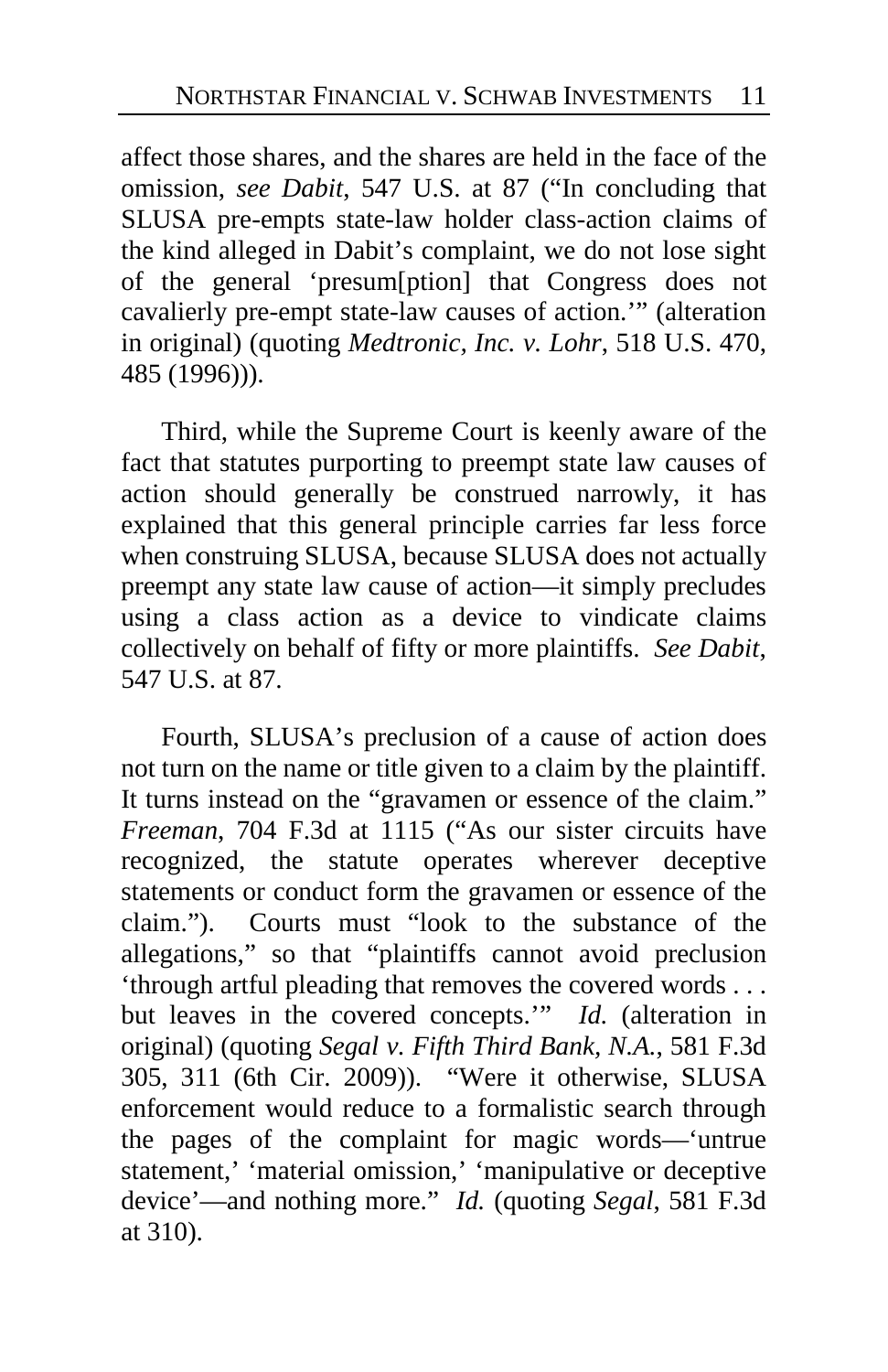The central question we are to assess, therefore, is whether the description of a defendant's conduct involves conduct specified in SLUSA—i.e., whether the complaint describes conduct by the defendant that would be actionable under the 1933 or 1934 Acts. If it does, and that conduct necessarily will be part of the proofs in support of the state law cause of action, SLUSA bars the claim, regardless of whether that conduct is an essential predicate of the asserted state law claim. *In re Kingate Mgmt. Ltd. Litig.*, 784 F.3d 128, 149 (2d Cir. 2015) (citing *In re Herald*, 730 F.3d 112, 119 (2d Cir. 2013); *Segal*, 581 F.3d at 311); *see also id.* at 146 (citing *Rowinski v. Salomon Smith Barney Inc.*, 398 F.3d 294 (3d Cir. 2005), as standing for this same principle).

The dissent contends that the legal standard governing SLUSA preemption varies materially from circuit to circuit. *See* Diss. at [24](#page-23-0) n.1. We do not see as much daylight between the standards adopted by the various circuits as does the dissent. Indeed, the law appears to be uniform across the circuits. Consistent with the principles articulated above, for example, the Second Circuit explained in *Herald* that, "[s]ince 'SLUSA requires our attention to both the pleadings and the realities underlying the claims,' plaintiffs cannot avoid SLUSA 'merely by consciously omitting references to securities or to the federal securities law." 730 F.3d at 119 (quoting *Romano v. Kazacos*, 609 F.3d 512, 523 (2d Cir. 2010)); *see also Rayner v. E\*TRADE Fin. Corp.*, No. 17- 1487, — F.3d —, 2018 WL 3625378, at \*2 (2d Cir. July 31, 2018) (same). The Third, Sixth, Seventh, and Eighth Circuits have held similarly. *See Zola v. TD Ameritrade, Inc.*, 889 F.3d 920, 924 (8th Cir. 2018) ("To determine whether a plaintiff has alleged a misrepresentation or omission of a material fact, we look at the substance of the allegations, based on a fair reading of the complaint. What matters is the conduct alleged, not the words used to describe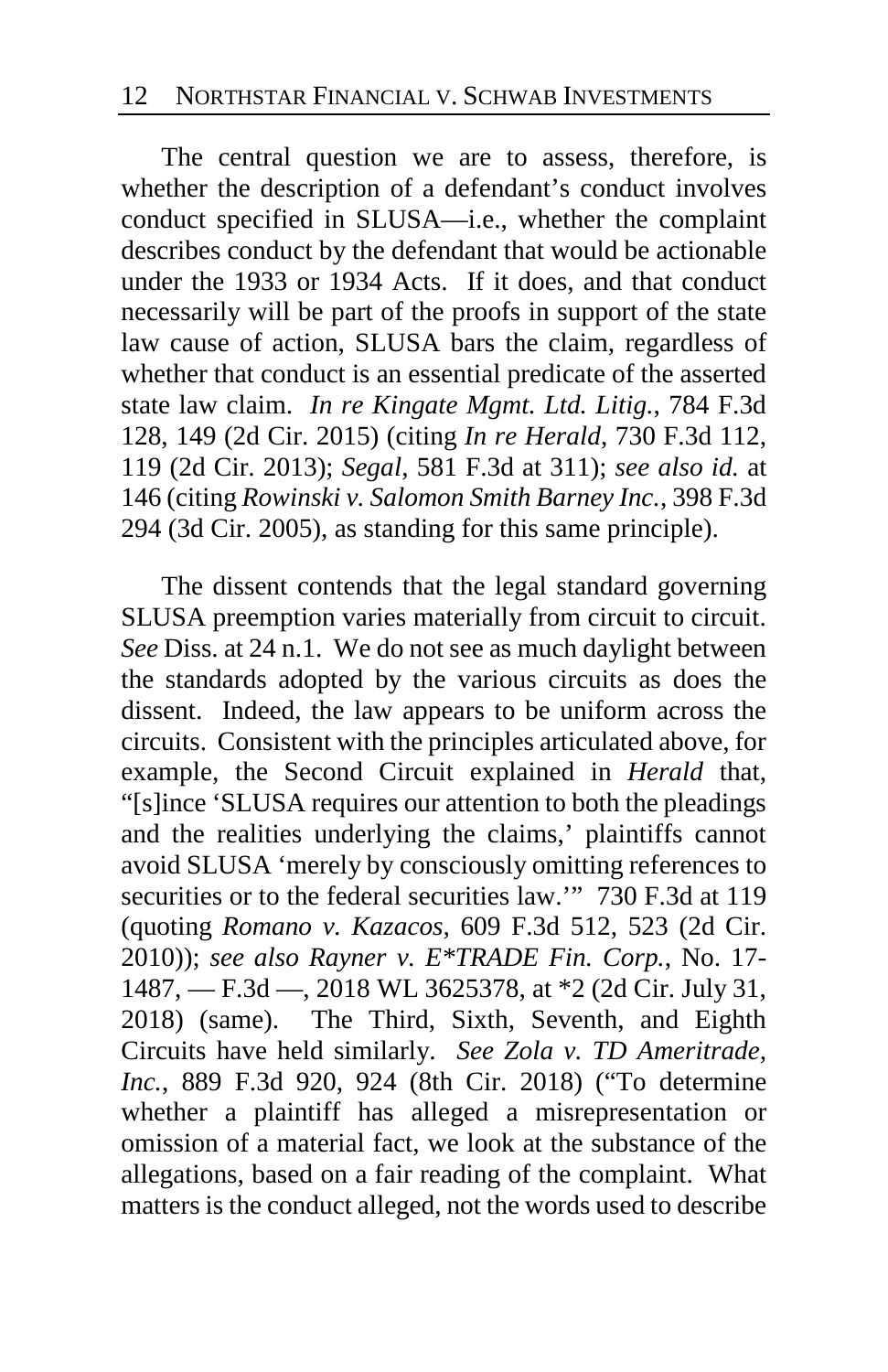the conduct." (citation omitted)); *Lewis v. Scottrade, Inc.*, 879 F.3d 850, 854 (8th Cir. 2018) ("SLUSA applies if the gravamen of a state law claim involves an untrue statement or substantive omission of a material fact in connection with the purchase or sale of a covered security."); *Holtz v. JPMorgan Chase Bank, N.A.*, 846 F.3d 928, 930–31 (7th Cir. 2017) ("Allowing plaintiffs to avoid [SLUSA] by contending that they have 'contract' claims about securities, rather than 'securities' claims, would render [SLUSA] ineffectual, because almost all federal securities suits could be recharacterized as contract suits about the securities involved."); *Segal*, 581 F.3d at 310–11 (stating that courts must look to "the substance of a complaint's allegations in applying SLUSA" because "[t]he question under SLUSA is not whether the complaint uses the prohibited words," but rather "whether the complaint covers the prohibited theories, no matter what words are used (or disclaimed) in explaining them"); *Rowinski*, 398 F.3d at 300 (stating that "preemption does not turn on whether allegations are characterized as facts or as essential legal elements of a claim, but rather on whether the SLUSA prerequisites are 'alleged' in one form or another" and that "[a] contrary approach, under which only essential legal elements of a state law claim trigger preemption, is inconsistent with the plain meaning of the statute"). To the extent there are differences in the outcomes of these cases, we believe those differences are due to the application of the same well-established law to different facts, not to the adoption of different law, as the dissent suggests.

In sum, the proper SLUSA inquiry has two parts. We must determine whether: (1) the complaint's description of a defendant's conduct involves conduct specified in SLUSA, and (2) the alleged conduct will be part of the proofs in support of the state law cause of action. While a defendant's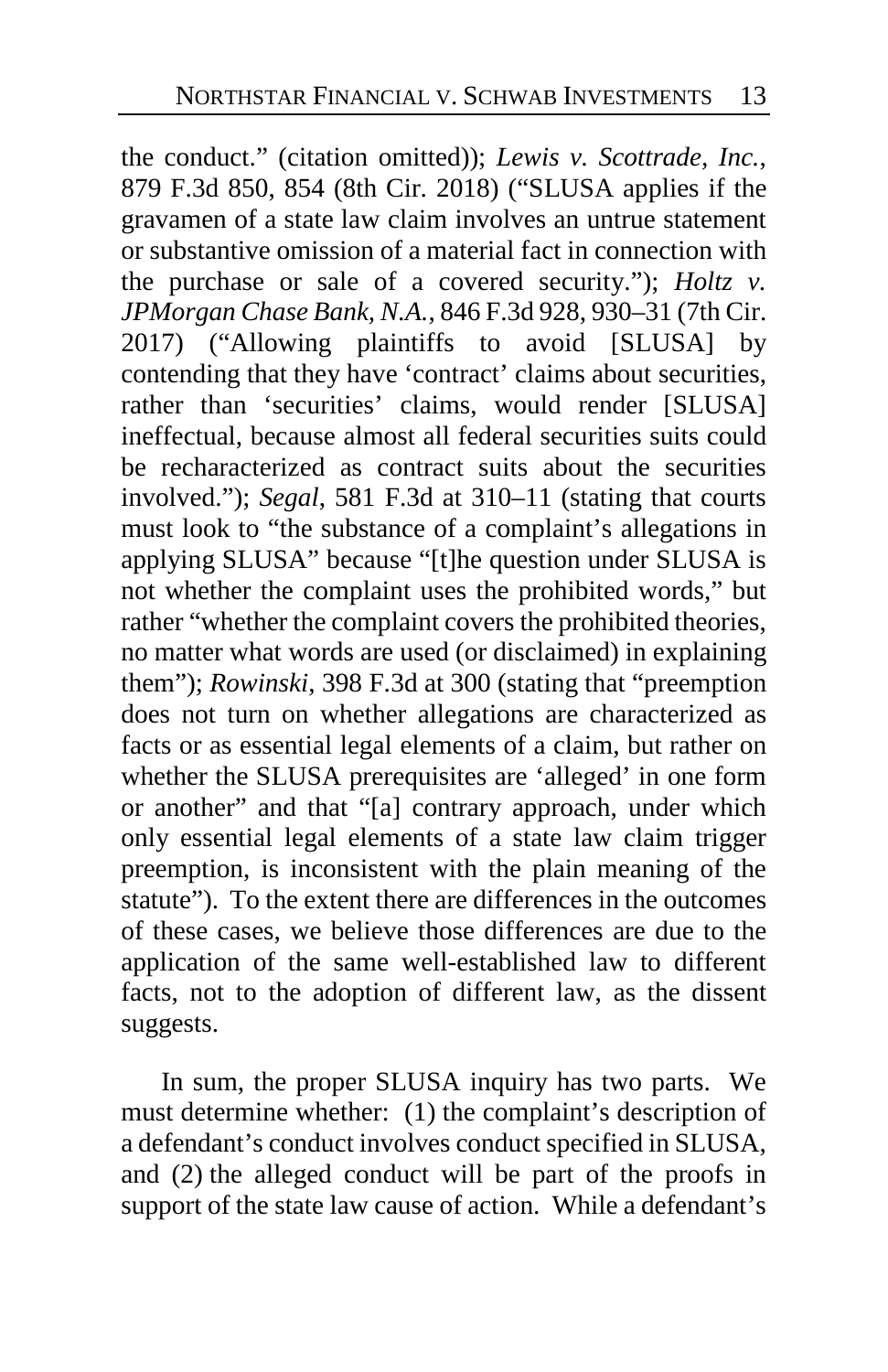conduct need not be an element of the state cause of action, the conduct still must be a fact on which the proof of that state cause of action depends. **[2](#page-13-0)**

### III

We now apply this legal framework to Northstar's claims. Northstar divides its claims into those made on behalf of the Pre-Breach class and those made on behalf of the Breach class. For the reasons set forth below, we conclude that both sets of claims are barred by SLUSA.

### A

The Pre-Breach class claims depend on allegations of misrepresentations or omissions, and are therefore barred by SLUSA. Those claims are predicated on a 1997 Proxy Statement that Northstar alleged promised that the Trustees and Schwab Advisor would employ a particular investment strategy. Northstar alleged that the Trustees and Schwab Advisor deviated from that strategy in the 2007–2009 time period, during which they issued prospectuses reaffirming the 1997 investment objectives but made investments that were inconsistent with those objectives in material ways. Northstar therefore did not simply plead a garden-variety breach of contract claim. To the contrary, Northstar made clear that it intends to prove the alleged breach of contract by describing what the defendants did during the Breach Period, and alleging that the defendants acted without

<span id="page-13-0"></span>**<sup>2</sup>** This legal framework is mandated by the plain language of the statute and the Supreme Court's interpretation thereof. Policy concerns about the scope of SLUSA's preemption provision should be addressed to Congress, not this court.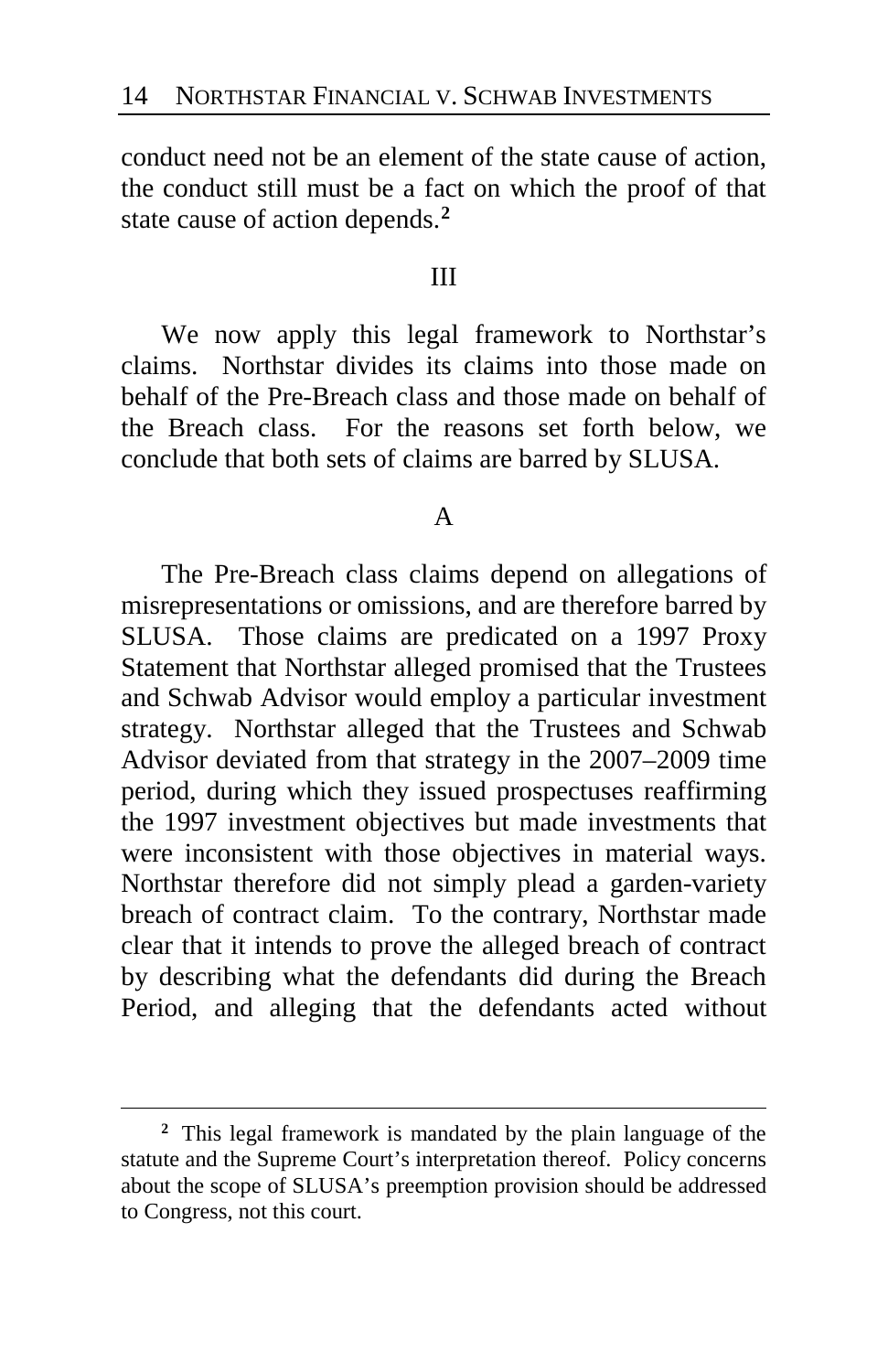informing investors—either existing shareholders or new ones—of their actions.

Northstar expressly pled, in all of its complaints, that investors were not told about the deviation from the investment policy. As to the Pre-Breach class members, Northstar additionally pled that those investors were induced to hold their shares in reliance on inaccurate information, and suffered losses thereby. Northstar asserts that the Pre-Breach class members held their shares in reliance on the repetition of statements first made in the 1997 Proxy Statement, when they were no longer true.**[3](#page-14-0)** Northstar, in fact, pled that the terms of the contract between the parties were disclosed and reiterated in subsequent prospectuses. Northstar's complaint therefore makes clear that it is this conduct to which it will point to prove its breach of contract and breach of fiduciary duty claims. It is Northstar itself that has chosen to tie the Pre-Breach class claims to the actions the defendants undertook during the 2007–2009 Breach Period.

The misrepresentations and omissions during the Breach Period are not extraneous to the contract claims—i.e., they are not wholly irrelevant or unconnected activities as the word "extraneous" is commonly understood. They are, instead, at the heart of the *res gestae* of those claims. They are the only material proofs to which Northstar points to establish that a breach occurred. The Fourth Amended Complaint, thus, reaches activities of the defendants that are

<span id="page-14-0"></span>**<sup>3</sup>** Northstar's only explanation for separating the Pre-Breach and Breach classes in its Fourth Amended Complaint is that it hoped to protect the claims of the Pre-Breach class members if the district court found that SLUSA was implicated during the Breach Period.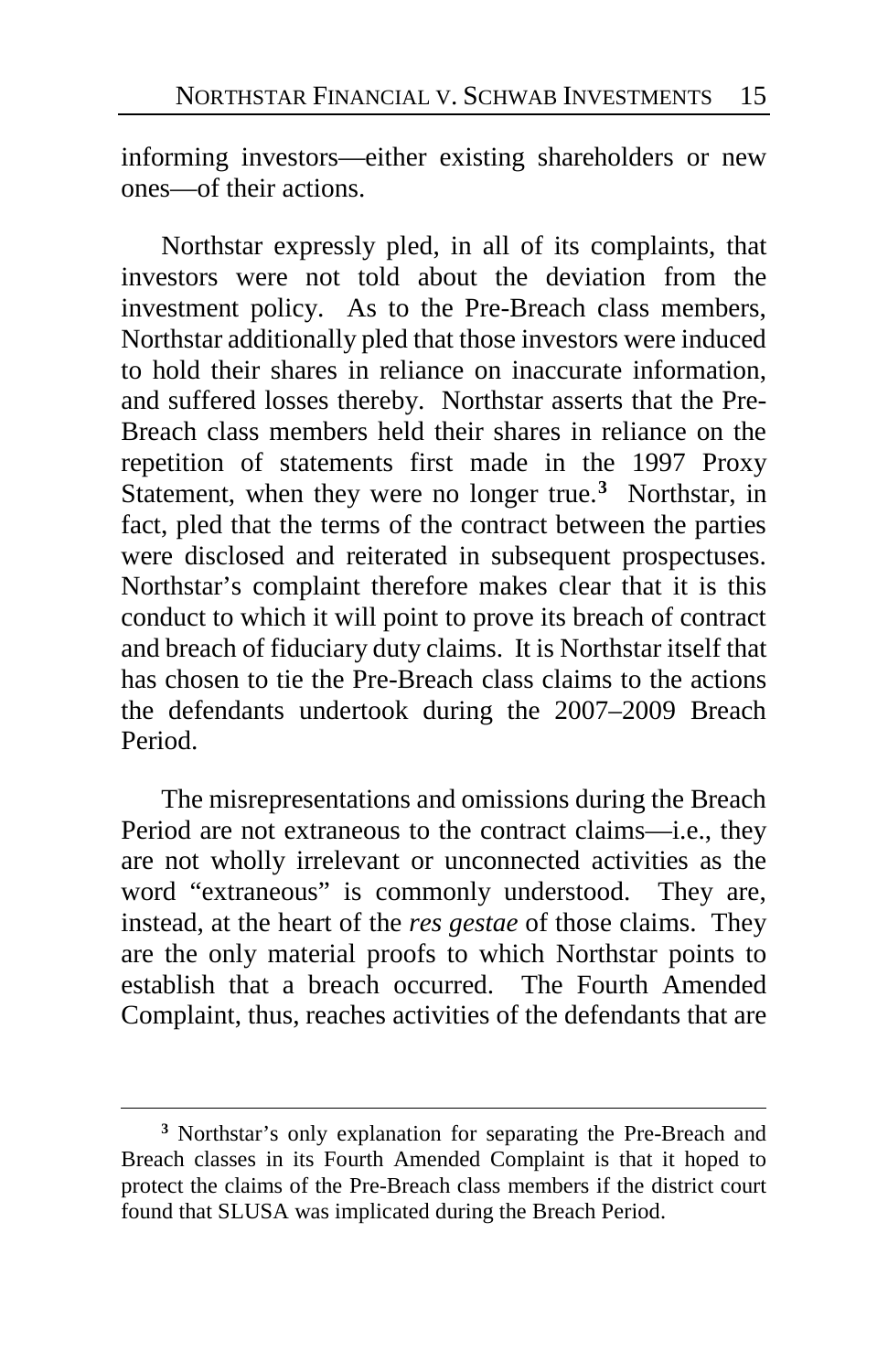actionable under the securities laws, making them barred by SLUSA, regardless of the label placed on them.

This court's recent decision in *Hampton v. Pacific Investment Management Co.*, 705 F. App'x 558 (9th Cir. 2017), is instructive. There, although the plaintiff argued that its allegations asserted violations of contractual and fiduciary duties, "the complaint unmistakably describe[d] PIMCO Funds telling its investors it would do one thing limit its exposure to certain risky assets—while it was in fact, *at the same time*, doing another—betting big on those same assets." *Id.* at 560. Hampton argued that, because the prospectus statement committing the Fund to a certain investment policy was not false at the time it was made, Hampton did not need to establish a falsehood to prove its claims. The panel disagreed, noting that, like here, the statement was made multiple times, including after it allegedly had ceased to be true. Based on this conclusion, the panel found the holder claims barred by SLUSA. *Id.* at 560–61. The facts here parallel those before this court in *Hampton*. The defendants are accused of promising, and continuing to promise, one thing—that they would follow the stated investment objectives—while in fact doing another—deviating from those objectives across multiple prospectuses and failing to disclose that fact to the original investors.

The dissent views SLUSA preemption more narrowly, stating that a state law claim is not barred by SLUSA unless "a misrepresentation is an essential fact on which the original claim depends." Diss. [28.](#page-27-0) As described above, however, the law does not require us to undertake an analysis with only the elements of the state law cause of action in mind. Such an analysis would limit our consideration to a pleading's satisfaction of the bare elements of the state law claim. Under the dissent's approach, if we found that a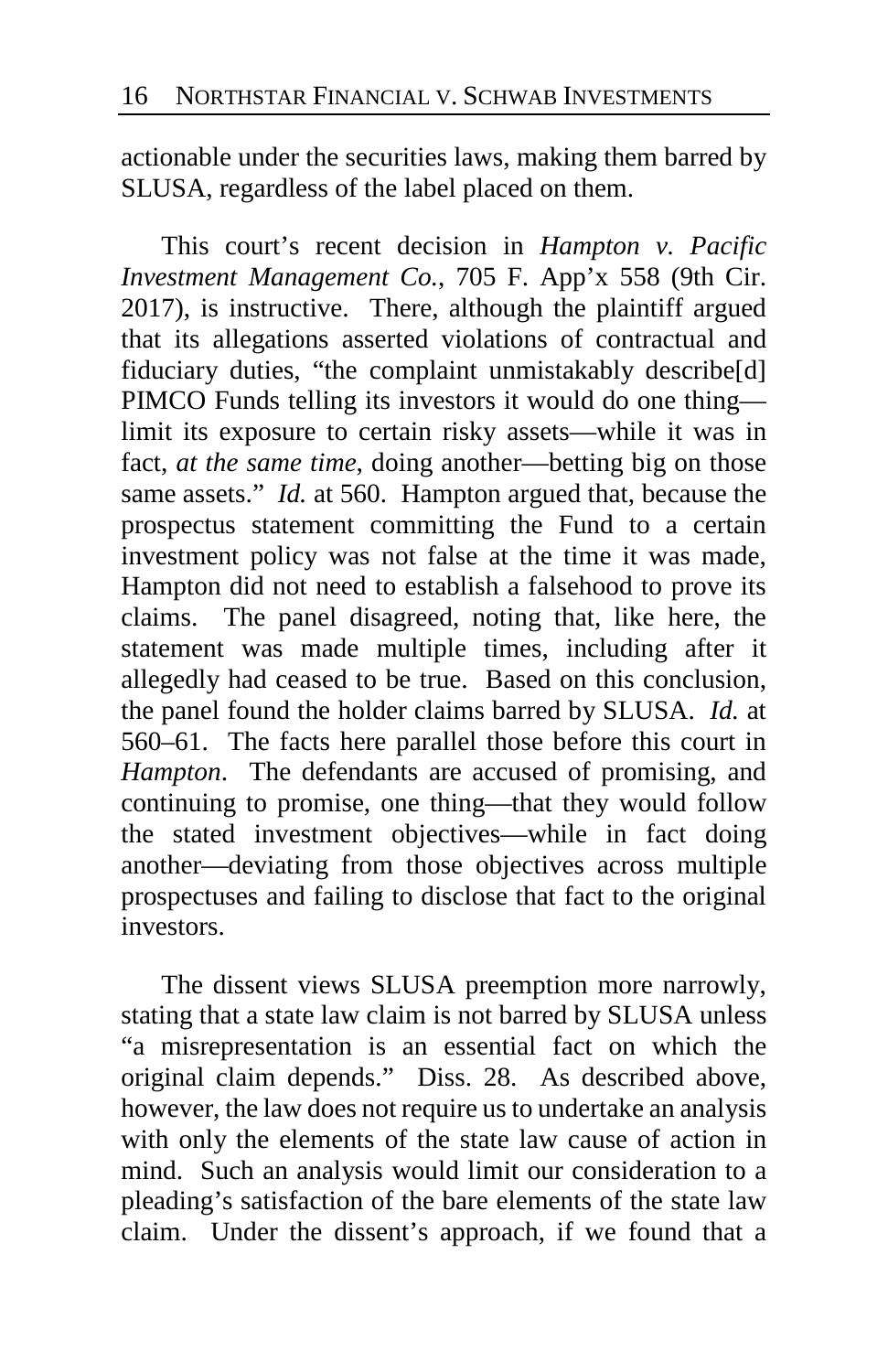complaint alleged the elements of a state law claim, our analysis would end regardless of the complaint's other allegations.

This conclusion is inconsistent with SLUSA. Indeed, various circuits, including this one, have rejected such an approach. *See Fleming v. Charles Schwab Corp.*, 878 F.3d 1146, 1154 (9th Cir. 2017) (noting that the plaintiffs' "pleadings carefully allege[d] at least several causes of action whose elements do not include manipulative conduct," but determining nonetheless that "the substance of all their allegations" was that the defendant had engaged in a "deceptive practice actionable under federal securities law"); *see also Zola*, 889 F.3d at 924 (concluding that the "gravamen" of plaintiffs' complaints "involves a misrepresentation or omission of a material fact in connection with the purchase or sale of a covered security" and rejecting the "argument that characterizing his complaint as alleging an omission of material fact could recast any breach of contract claim into a fraud claim"); *Holtz*, 846 F.3d at 931 ("The possibility that plain vanilla contract claims can proceed under state law creates an incentive to characterize all securities claims as 'contract' suits and avoid federal preemption.... That sets up an opportunity for artful pleading."); *Rowinski*, 398 F.3d at 300 (rejecting plaintiff's claim "that because 'misrepresentation' is not an essential legal element of [the plaintiff's] claim under Pennsylvania contract law, the factual allegations of misrepresentation included in the complaint are irrelevant to the SLUSA inquiry," and holding that the plaintiff's "suggested distinction—between the legal and factual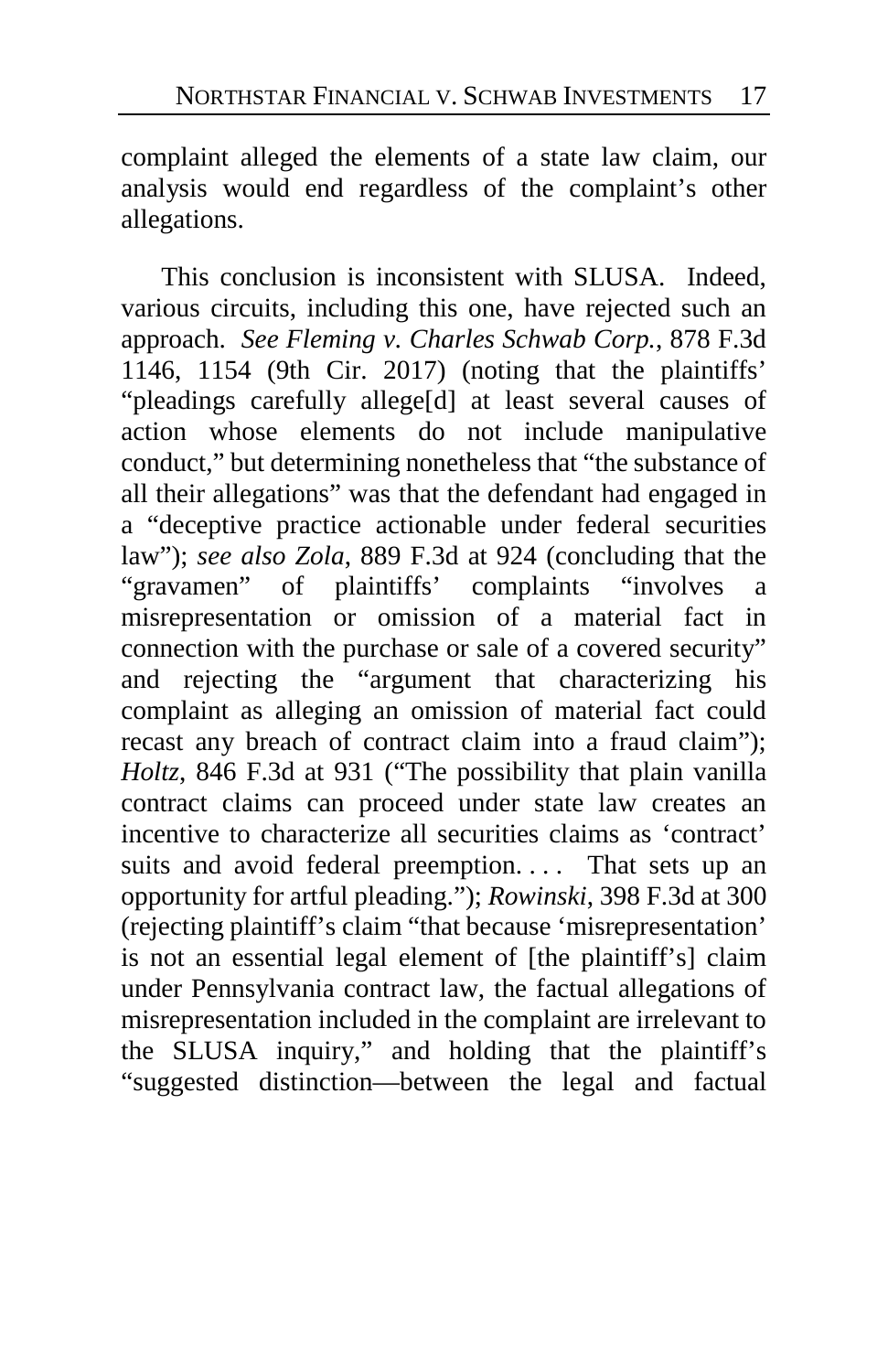allegations in a complaint—is immaterial under the statute," which looks only to what the complaint is "alleging").**[4](#page-17-0)**

Here, the Pre-Breach class claims arise from more than the alleged *fact* of the defendants' breaches; their claims are only possible because of the defendants' *concealment* of those breaches. The claims are no less tied to the defendants' misstatements and omissions during the Breach Period than are the Breach Class claims themselves, described in greater detail below. We therefore conclude that the Pre-Breach class claims are barred by SLUSA.

#### B

The Breach class's claims similarly depend on allegations of misrepresentations or omissions and are barred by SLUSA. At the time that the Breach class members purchased their securities, the defendants were already breaching any contractual obligations and related duties owed to the class. Had the defendants not made any misrepresentations or omissions with respect to these breaches—that is, had the breaches been disclosed—the Breach class would not be able to maintain its state law claims. As a general rule, when a contracting party has knowledge of a breach by the other party and nonetheless accepts some performance of the contract, he or she has

<span id="page-17-0"></span>**<sup>4</sup>** We believe that the dissent's application of SLUSA to the Pre-Breach class claims could lead to illogical results. Under the dissent's theory, Pre-Breach claimants would move forward with their claims in federal court, while Breach claimants would have to resort to individual state court actions even though all claims are based on the same alleged behavior by the defendants. It is unclear, under the dissent's theory of contract breach, how any holder claim could be stated such that SLUSA preclusion would apply. Yet, the Supreme court has made clear that holder claims are within the reach of SLUSA preemption. *See Dabit*, 547 U.S. at 86–89.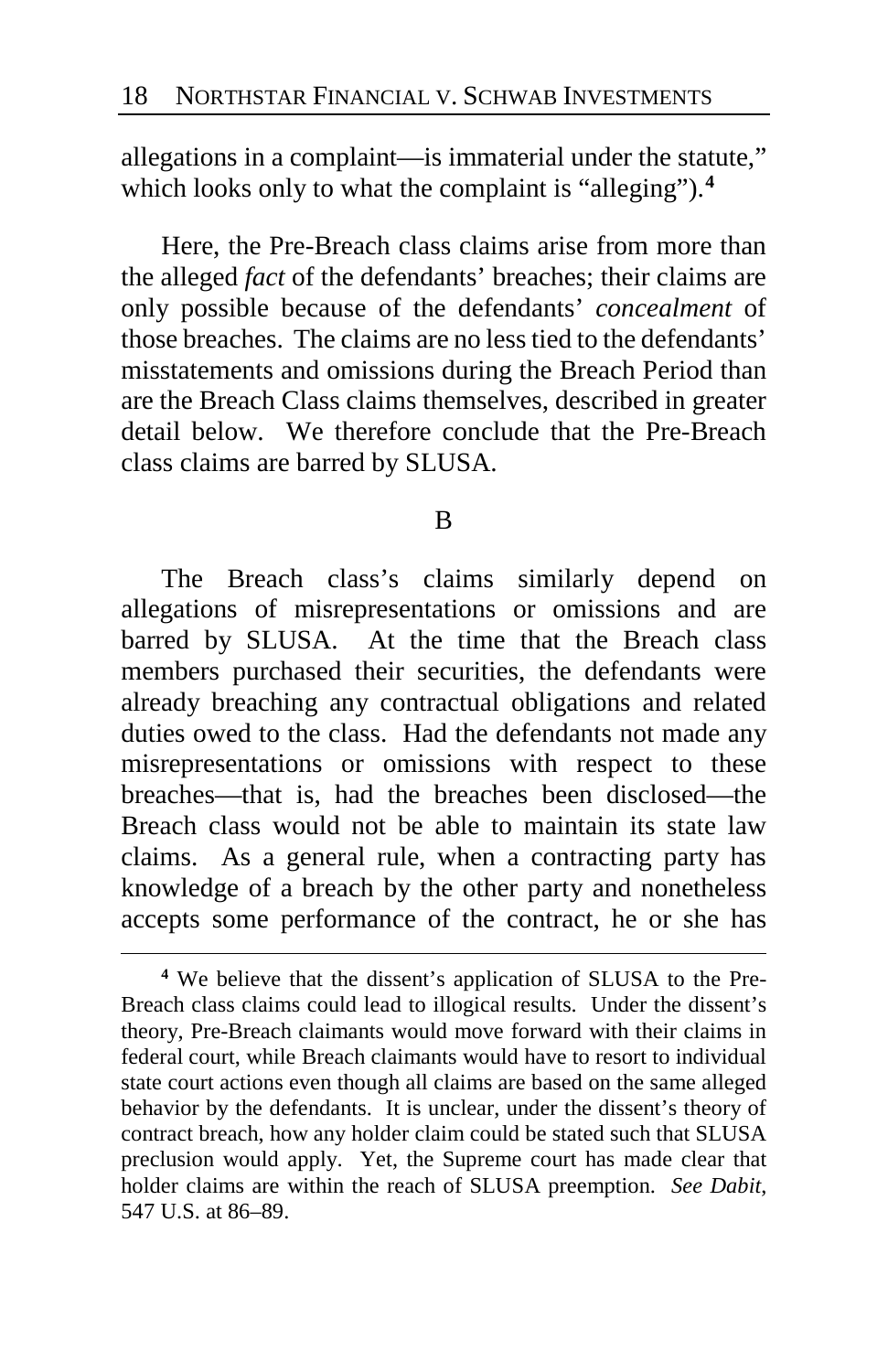waived the breach. *See* 23 Williston on Contracts § 63:9 (4th ed.). If the Breach class members had knowledge of the breach at the time that they purchased their securities, they would not be able to maintain claims for breach against the defendants. Allegations of misrepresentations or omissions are thus factual predicates to their thirteenth claim (for breach of contract), to their twelfth claim (for relief as a third-party beneficiary of the IAA), and to their fourteenth claim (for breach of the covenant of good faith and fair dealing).

The Breach class's fiduciary duty claims fare no better. To prevail on a breach of fiduciary duty claim under Massachusetts law, a plaintiff must establish, among other things, that a fiduciary duty exists. *See Baker v. Wilmer Cutler Pickering Hale & Dorr LLP*, 81 N.E.3d 782, 842 (Mass. App. Ct. 2017). "A fiduciary duty exists 'when one reposes faith, confidence, and trust in another's judgment and advice.'" *Doe v. Harbor Sch., Inc.*, 843 N.E.2d 1058, 1064 (Mass. 2006) (quoting *Van Brode Grp., Inc. v. Bowditch & Dewey*, 633 N.E.2d 424, 428 (Mass. App. Ct. 1994)). Had the defendants made no misrepresentations during the Breach period—i.e., had they disclosed to the Breach class that the Fund was no longer abiding by its fundamental investment objectives—there would have been no grounds for the Breach class to repose trust in the defendants' judgment and advice. The fiduciary duty claims thus implicitly depend on allegations of misrepresentations or omissions.

Because the Breach class claims depend on a misrepresentation or omission of a material fact, these claims are barred by SLUSA.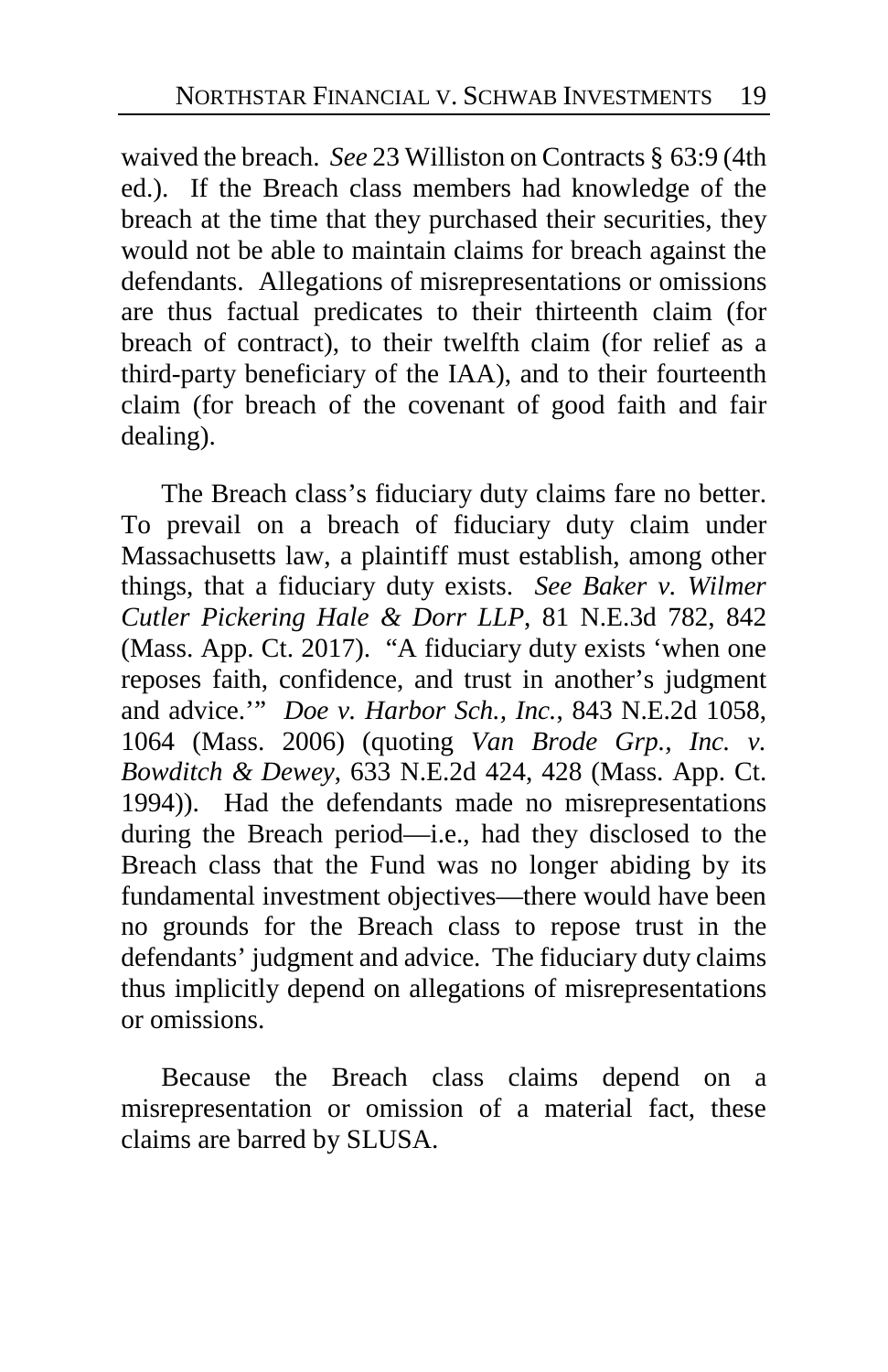### IV

The Delaware carve-out does not save either the Pre-Breach or Breach class claims.**[5](#page-19-0)** The carve-out provides, in relevant part, that class actions that would otherwise be barred by SLUSA are not subject to dismissal if (1) they are "based upon the statutory or common law of the State in which the issuer is  $\dots$  organized," and (2) they constitute "permissible actions" defined by the statute. 15 U.S.C.  $§ 77p(d)(1).$ 

With the exception of its third-party beneficiary claims, which arise under the IAA and are governed by California law, all of Northstar's claims are based on the statutory and common law of Massachusetts, the state in which the Schwab Trust is organized.**[6](#page-19-1)** The remaining question is whether the claims constitute permissible actions under the statute. As relevant to Northstar's claims, "permissible actions" include a covered class action that "involves":

 $\overline{a}$ 

<span id="page-19-1"></span>**<sup>6</sup>** Because the third-party beneficiary claims (the fifth and twelfth claims) are based on California law and the Trust is organized in Massachusetts, Northstar concedes that the Delaware carve-out does not preserve those claims.

<span id="page-19-0"></span>**<sup>5</sup>** The district court did not abuse its discretion in finding that the defendants did not waive their Delaware carve-out arguments. *See Hamilton v. State Farm Fire & Cas. Co.*, 270 F.3d 778, 782 (9th Cir. 2001) ("We review the district court's application of the doctrine of judicial estoppel to the facts of this case for an abuse of discretion."); *Novato Fire Prot. Dist. v. United States*, 181 F.3d 1135, 1140–41 (9th Cir. 1999) (noting that, on appeal, the court considers whether the district court abused its discretion in refusing to apply the doctrine of waiver). Indeed, in our recent decision in this matter, we stated that the district court should consider "whether the allegations in the Third Amended Complaint can survive under SLUSA." *Northstar Fin. Advisors Inc. v. Schwab Invs.*, 779 F.3d 1036, 1050 (9th Cir. 2015).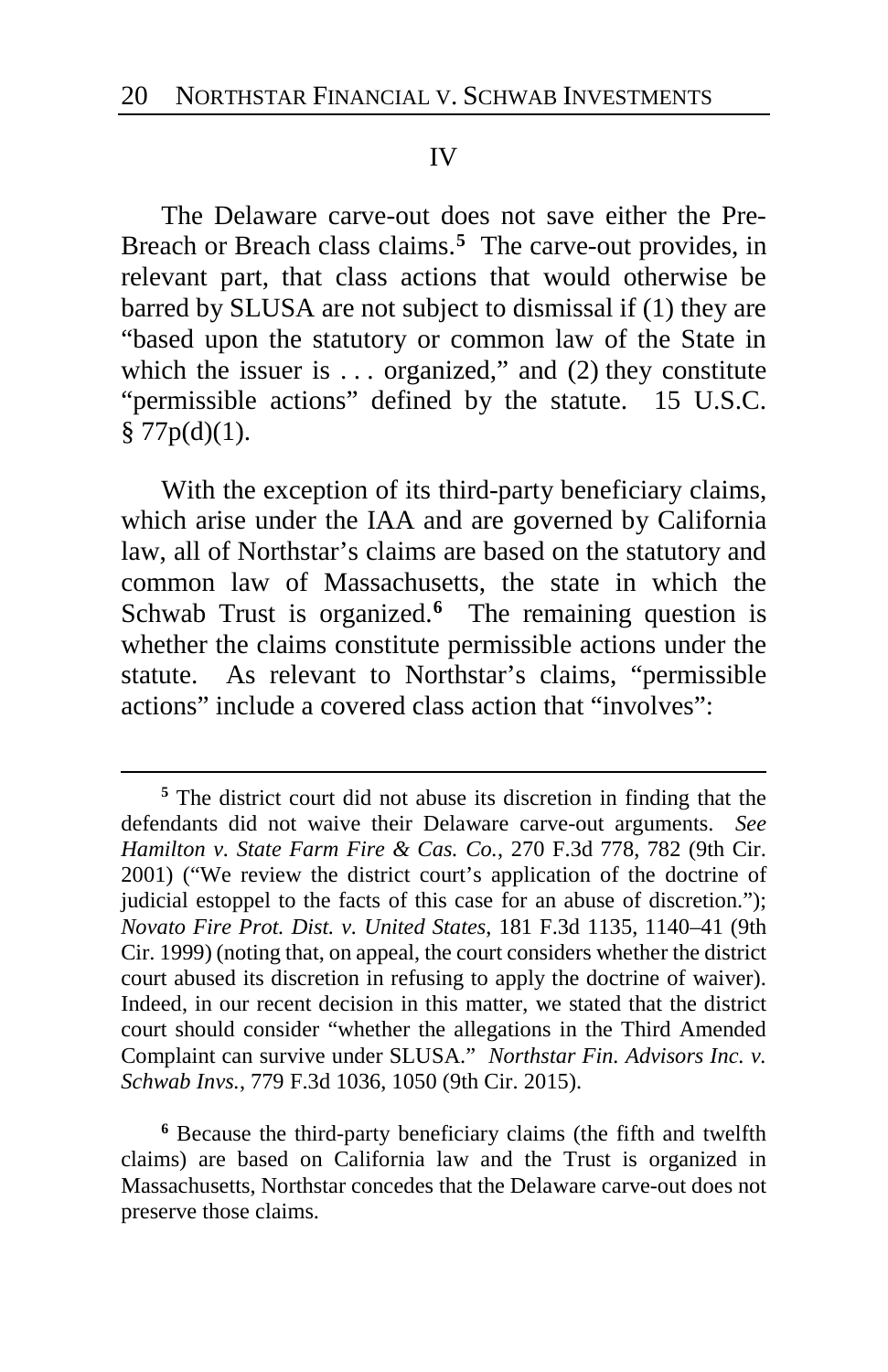(ii) any recommendation, position, or other communication with respect to the sale of securities of the issuer that—

(I) is made by or on behalf of the issuer or an affiliate of the issuer to holders of equity securities of the issuer; and

(II) concerns decisions of those equity holders with respect to voting their securities, acting in response to a tender or exchange offer, or exercising dissenters' or appraisal rights.

# *Id.* § 77p(d)(1)(B)(ii).

Northstar's Pre-Breach class claims are not "permissible actions" under the statute because the communications Northstar alleges the issuer made do not satisfy the requirement that the communications concern equity holders voting their securities shares. In particular, the wrongdoing Northstar alleges in this action is the defendants' failure to follow, during the Breach Period, the fundamental investment practices shareholders approved in the 1997 vote; the injury that Northstar alleges derives only from the holding of shares based on the defendants' alleged omissions during that Breach Period. The plain language of the statute requires that the communications "concern[] *decisions* . . . with respect to voting . . . securities[.]" Northstar does not allege that the false disclosures and material omissions, made during the Breach Period, concern any vote. Northstar admits, both in its briefing and in the final amended complaint, that the only vote with respect to this action was the 1997 vote on the 1997 Proxy Statement—there was no vote during the Breach Period.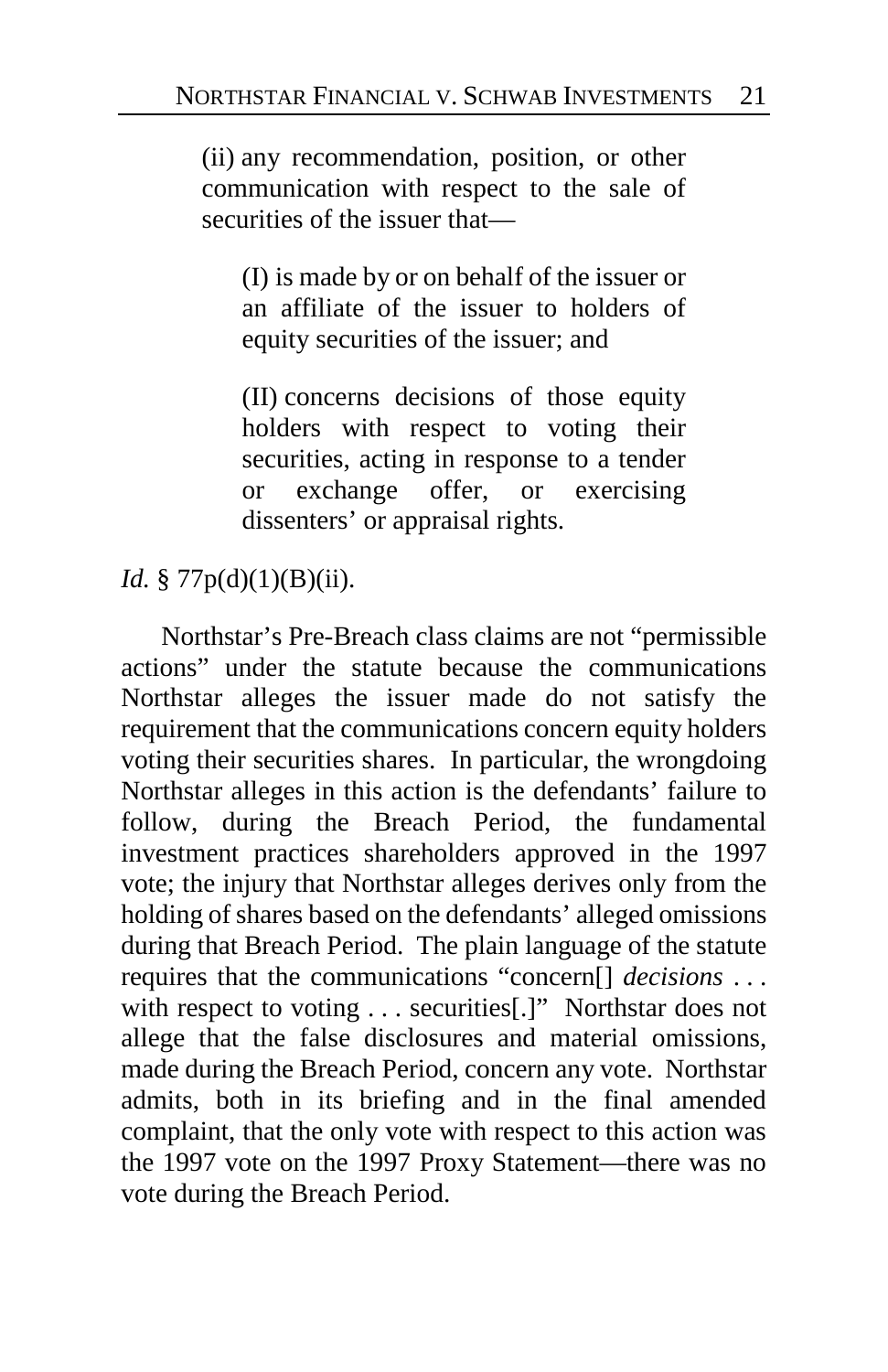### 22 NORTHSTAR FINANCIAL V. SCHWAB INVESTMENTS

The Breach class claims are also not "permissible actions" under the statute, because they likewise do not involve any communication that "concerns decisions of those equity holders with respect to voting their shares." The Breach class claims that are subject to SLUSA are based on misrepresentations that occurred between 2007 and 2009. The only vote that occurred with respect to these securities occurred in 1997. The misrepresentations that underlie the Breach class claims were thus not made to shareholders in advance of, or to influence, any vote. Those communications therefore do not "concern[]" any "decisions" of shareholders with respect to voting their securities. The carve-out does not save Northstar's claims.

We therefore affirm the district court's dismissal of all of Northstar's claims.

### V

The district court erred, however, in dismissing Northstar's claims with prejudice. Northstar should be granted leave to amend its complaint.

To the extent that SLUSA bars a plaintiff's claims, "it does so by depriving the district court of jurisdiction to hear his state-law claims on a class-wide basis." *Hampton v. Pac. Inv. Mgmt. Co. LLC*, 869 F.3d 844, 847 (9th Cir. 2017). Thus, it is error to dismiss such claims under Rule 12(b)(6); they should be dismissed under Rule 12(b)(1) without prejudice. *Id*. We therefore reverse the district court's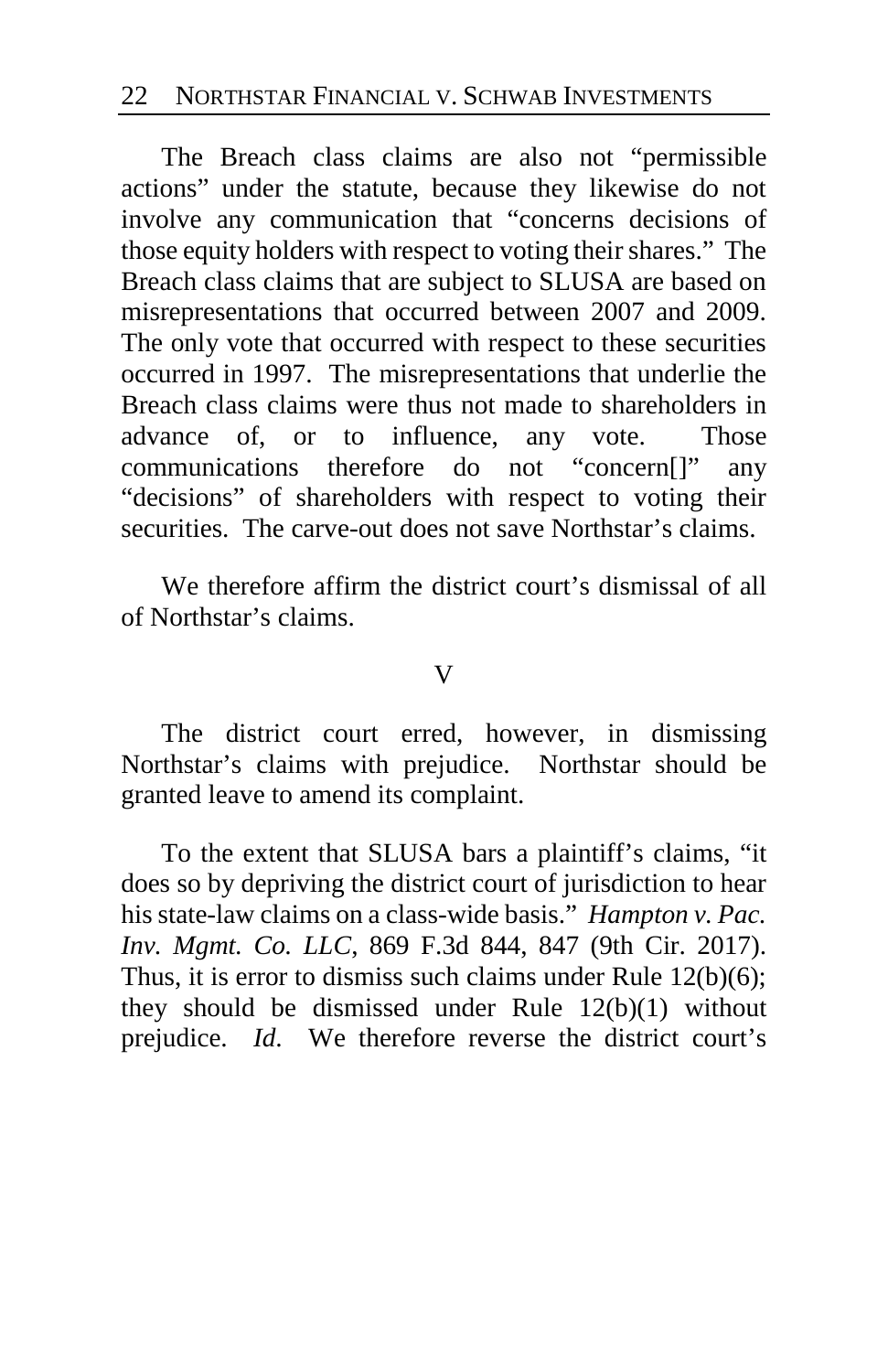contrary ruling and remand to give Northstar the opportunity to amend its complaint.

# **AFFIRMED IN PART, REVERSED IN PART, AND REMANDED.**

Each party shall bear its own costs.

THOMAS, Chief Judge, concurring in part and dissenting in part:

The Supreme Court has rejected an interpretation of the Securities Litigation Uniform Securities Act ("SLUSA") that "would limit the scope of protection under state laws that seek to provide remedies to victims of garden-variety fraud." *Chadbourne & Parke LLP v. Troice*, 134 S. Ct. 1058, 1068 (2014). The Pre-Breach claims fall comfortably within this category of actions that fall outside SLUSA's reach. Thus, in my view, the majority extends SLUSA's application too far, reaching ordinary state-law claims that are not within the statute's ambit. Therefore, I respectfully dissent from that portion of the opinion.

SLUSA bars a class action state-law claim only if that claim requires proof of a misrepresentation or omission of material fact. Even if a misrepresentation or omission is not a legal element of the state-law claim, SLUSA may bar the claim when such misrepresentation is a "factual predicate" of the claim. *LaSala v. Bordier et Cie*, 519 F.3d 121, 141 (3d Cir. 2008).

Under this approach, we only inquire into what facts the plaintiffs must prove in order to establish liability under the theory stated in their complaint. *See In re Kingate*, 784 F.3d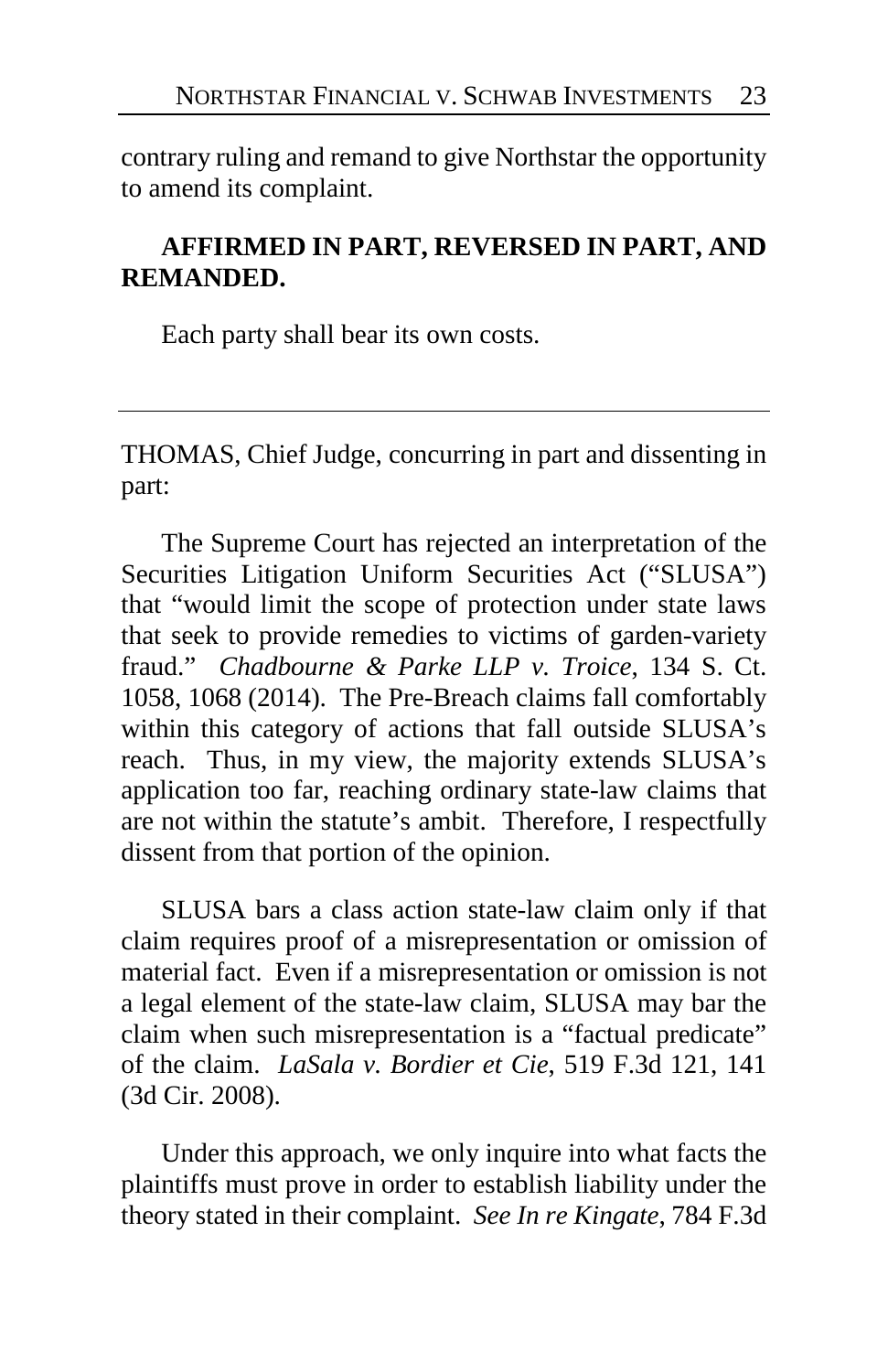128, 142–43 (2d Cir. 2015) (holding that SLUSA does not apply when a misrepresentation "is extraneous to the complaint's theory of liability"); *LaSala*, 519 F.3d at 141 (holding that SLUSA applies when a misrepresentation "gives rise to liability" and is not "merely an extraneous" detail").

Thus, application of SLUSA does not turn on facts that are contained in the complaint, but that are necessary to establish liability.**[1](#page-23-1)**

 $\overline{a}$ 

The Second and Third Circuits have adopted a relatively narrow approach, holding that SLUSA precludes a claim only if prevailing on the claim requires proving the fact of a misrepresentation or an omission. The Second Circuit has held that "state law claims that do not *depend* on false conduct are not within the scope of SLUSA, even if the complaint includes peripheral, inessential mentions of false conduct." *In re Kingate*, 784 F.3d at 132 (emphasis in original). The Third Circuit has held that SLUSA bars a state law claim when "allegations of a material misrepresentation serve as the factual predicate of" the claim. *Rowinski v. Salomon Smith Barney Inc.*, 398 F.3d 294, 300 (3d Cir. 2005). The Third Circuit later clarified that a "factual predicate" means a fact essential to the state law claim. *LaSala*, 519 F.3d at 141 ("To be a factual predicate, the fact of a misrepresentation must be one that gives rise to liability, not merely an extraneous detail. This distinction is important because complaints are often filled with more information than is necessary.").

The Sixth and Seventh Circuits have given SLUSA a broader application. The Sixth Circuit has held that a state law claim is barred under SLUSA if the complaint includes any allegations of

<span id="page-23-1"></span><span id="page-23-0"></span>**<sup>1</sup>** There is an existing circuit split on SLUSA's application. *See, e.g.,* Samuel Wolff, *Securities Litigation Update--Part 2: Securities Litigation Uniform Standards Act*, 35 No. 1 Sec. and Fed. Corp. Law Rep. 1 (2013); *Goldberg v. Bank of Am., N.A.*, 846 F.3d 913, 922-25 (7th Cir. 2017) (Hamilton, J., dissenting) (describing three- or four-way circuit split on SLUSA's application).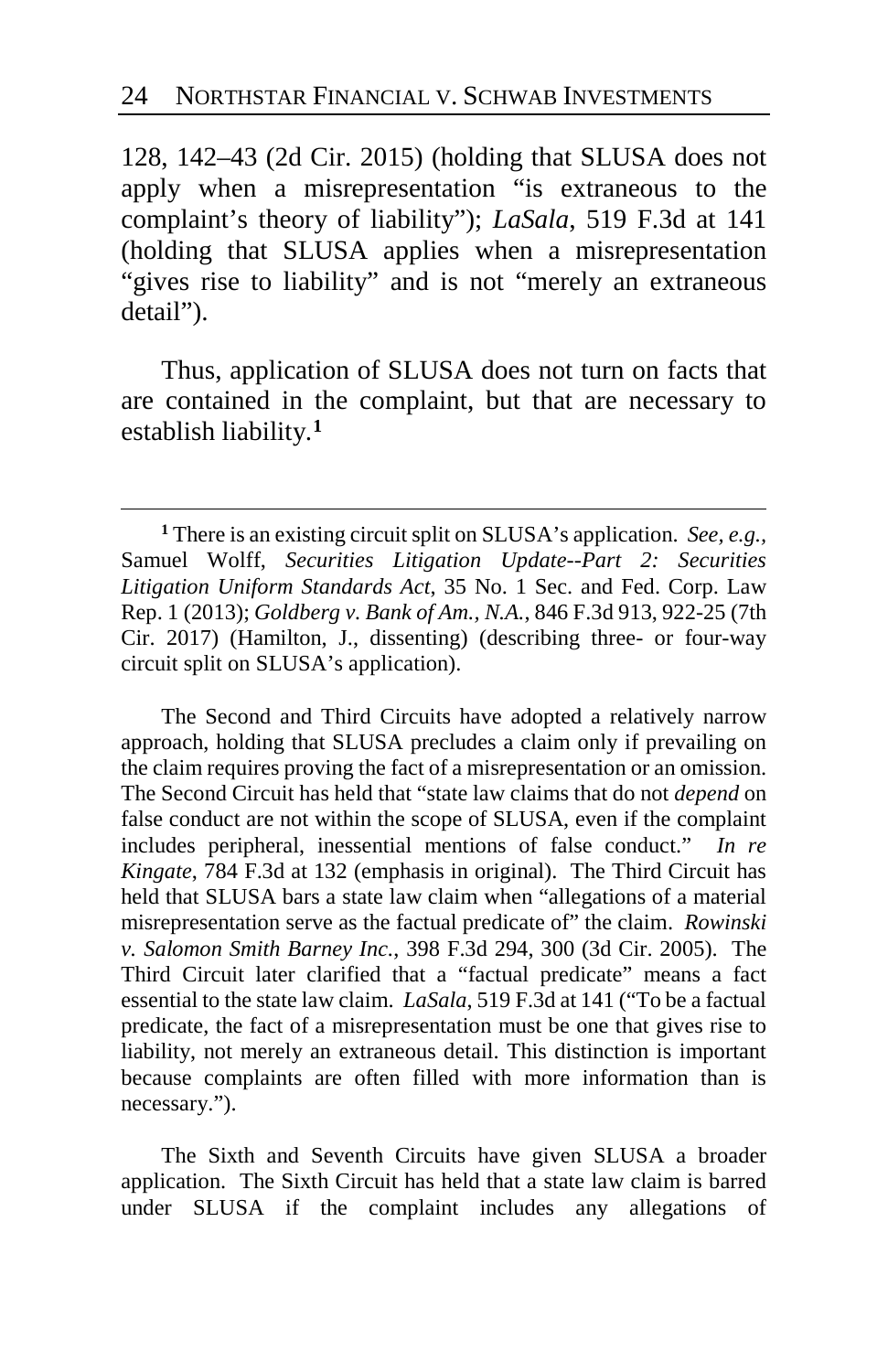Applying this standard, I agree with the majority's conclusion that the Breach class claims are barred by SLUSA, because proving those claims would require proving a misrepresentation or omission. However, I respectfully part ways from the majority as to the Pre-Breach class claims. Proof of those claims does not require proof of a misrepresentation or omission of material fact. Therefore, the Pre-Breach claims are not barred by SLUSA.

The Pre-Breach class claims are all, in effect, versions of a state-law breach of contract claim. The majority opinion states that misrepresentations and omissions during the Breach Period are "at the heart of the *res gestae*" of the Pre-Breach class claims, and that "[t]hey are the only material proofs to which Northstar points to establish that a breach occurred." Opinion at 16. The majority opinion later states that the Pre-Breach class claims "are only possible because of the defendants' *concealment* of" its breaches of contract. Opinion at 19.**[2](#page-24-0)**

<span id="page-24-0"></span>**<sup>2</sup>** For this proposition, the majority cites our unpublished and nonprecedential decision in *Hampton v. Pac. Inv. Mgmt. Co.*, 705 F. App'x

misrepresentation, regardless of whether those allegations are essential to the success of the claim. *See Segal v. Fifth Third Bank, N.A.*, 581 F.3d 305, 311 (6th Cir. 2009) (SLUSA "does not ask whether the complaint makes 'material' or 'dependent' allegations of misrepresentation in connection with buying or selling securities. It asks whether the complaint includes these types of allegations, pure and simple."). The Seventh Circuit has held that a state law claim is barred "if the allegations of the complaint make it likely that an issue of fraud will arise in the course of the litigation." *Brown v. Calamos*, 664 F.3d 123, 128-29 (7th Cir. 2011); *see also Goldberg*, 846 F.3d at 924 (Hamilton, J., dissenting) (observing that the majority opinion "go[es] beyond the *Brown* standard and adopt[s] a new, fourth standard," under which "virtually any breach of contract claim is preempted").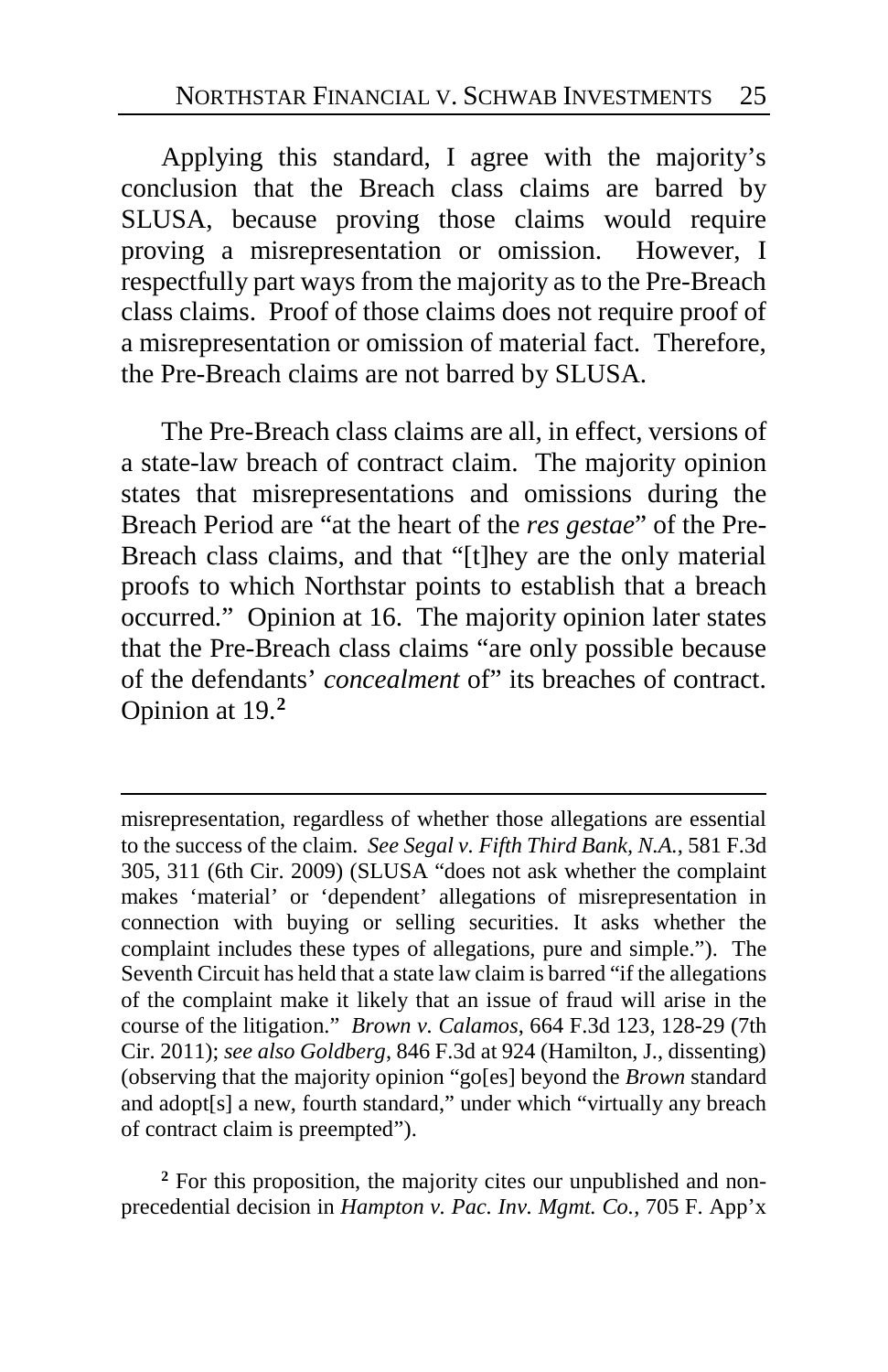I respectfully disagree. The complaint states a claim for breach of contract that can be proven true with no reference to a misrepresentation or omission. The Pre-Breach class had a contract with the defendants through the 1997 Proxy Statement, and the defendants breached that contract. The district court itself, describing the facts alleged in the complaint, made clear that plaintiffs could prove the breach without proving a misrepresentation or omission:

> Northstar alleges that Defendants deviated from the Fund's investment objective to track the Lehman Brothers U.S. Aggregate Bond Index (the "Lehman Index") in two ways. First, Northstar alleges that, starting around August 31, 2007, the Fund began investing in high risk non-U.S. agency collateralized mortgage obligations ("CMOs") that were not part of the Lehman Index and that were substantially more risky than the U.S. agency securities and other instruments that comprised the Lehman Index. Second, Northstar alleges that, beginning around August 31, 2007, the Fund deviated from the Fund's investment objectives (which

<sup>558 (9</sup>th Cir. 2017), to support its conclusion that the Pre-Breach class claims are barred. As a non-precedential opinion, *Hampton* does not control us and carries only persuasive weight. Nonetheless, it is easily distinguished. In *Hampton*, we considered claims brought on behalf of a class that acquired shares both before *and* after the defendant began deviating from the terms of an investment policy. *Id*. at 560. We expressly declined to address "the question of whether a class composed only of people who bought shares while the [policy] was still being followed would have their claims barred by SLUSA on account of the policy later becoming false." *Id.* at 561 n.2. *Hampton* is inapposite to the Pre-Breach class claims.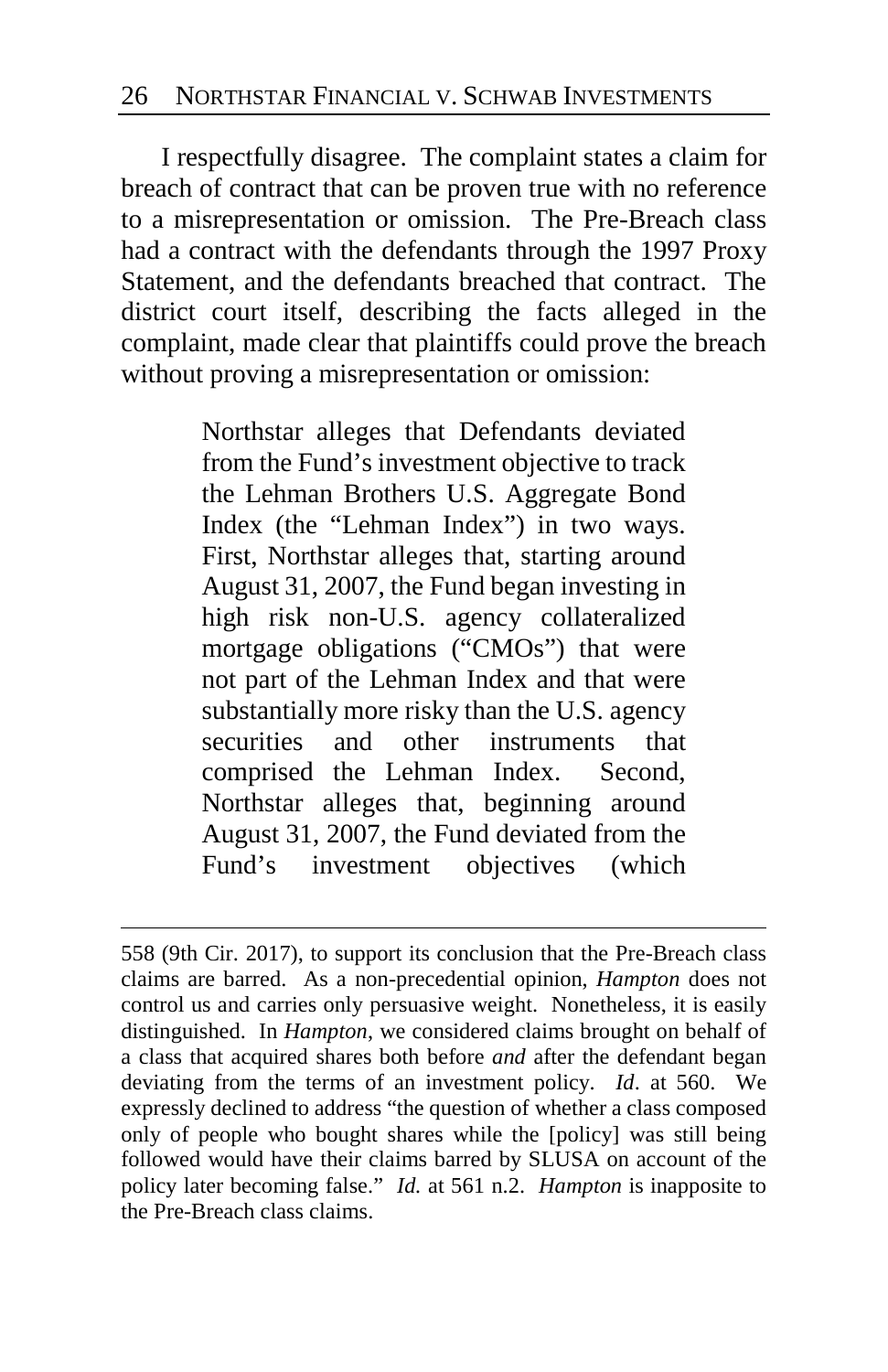prohibited investing more than 25% of the Fund's assets in any one industry, unless such concentration was necessary to track the Lehman Index) by investing more than 25% of the Fund's assets in U.S. agency and nonagency mortgage-backed securities and CMOs.

*Northstar Fin. Advisors Inc. v. Schwab Investments*, No. 08- CV-04119-LHK, 2016 WL 706018, at \*1 (N.D. Cal. Feb. 23, 2016) (internal citations omitted).

These facts are sufficient to prove that the defendants breached the contract.**[3](#page-26-0)** None of these facts involves any misrepresentation or omission of material fact. The Pre-Breach class did not need to prove a misrepresentation or omission in order to prevail on its breach of contract claim. That claim—and the Pre-Breach class's other similar claims—are not barred by SLUSA.

Northstar's complaint may contain extraneous references to misrepresentations, but such references do not bring the complaint within SLUSA's ambit. *See LaSala*, 519 F.3d at 141. ("While it may be unwise . . . to set out extraneous allegations of misrepresentations in a complaint, the inclusion of such extraneous allegations does not operate

<span id="page-26-0"></span>**<sup>3</sup>** To prevail on a claim for breach of contract under Massachusetts law, a plaintiff must demonstrate that there was an agreement between the parties; the agreement was supported by consideration; the plaintiff was ready, willing, and able to perform his or her part of the contract; the defendant committed a breach of the contract; and the plaintiff suffered harm as a result. *Singarella v. Boston*, 173 N.E.2d 290, 291 (Mass. 1961). The majority opinion does not assert, nor does any party claim, that the proof of any other element of this cause of action would depend on proof of a misrepresentation or omission of material fact.